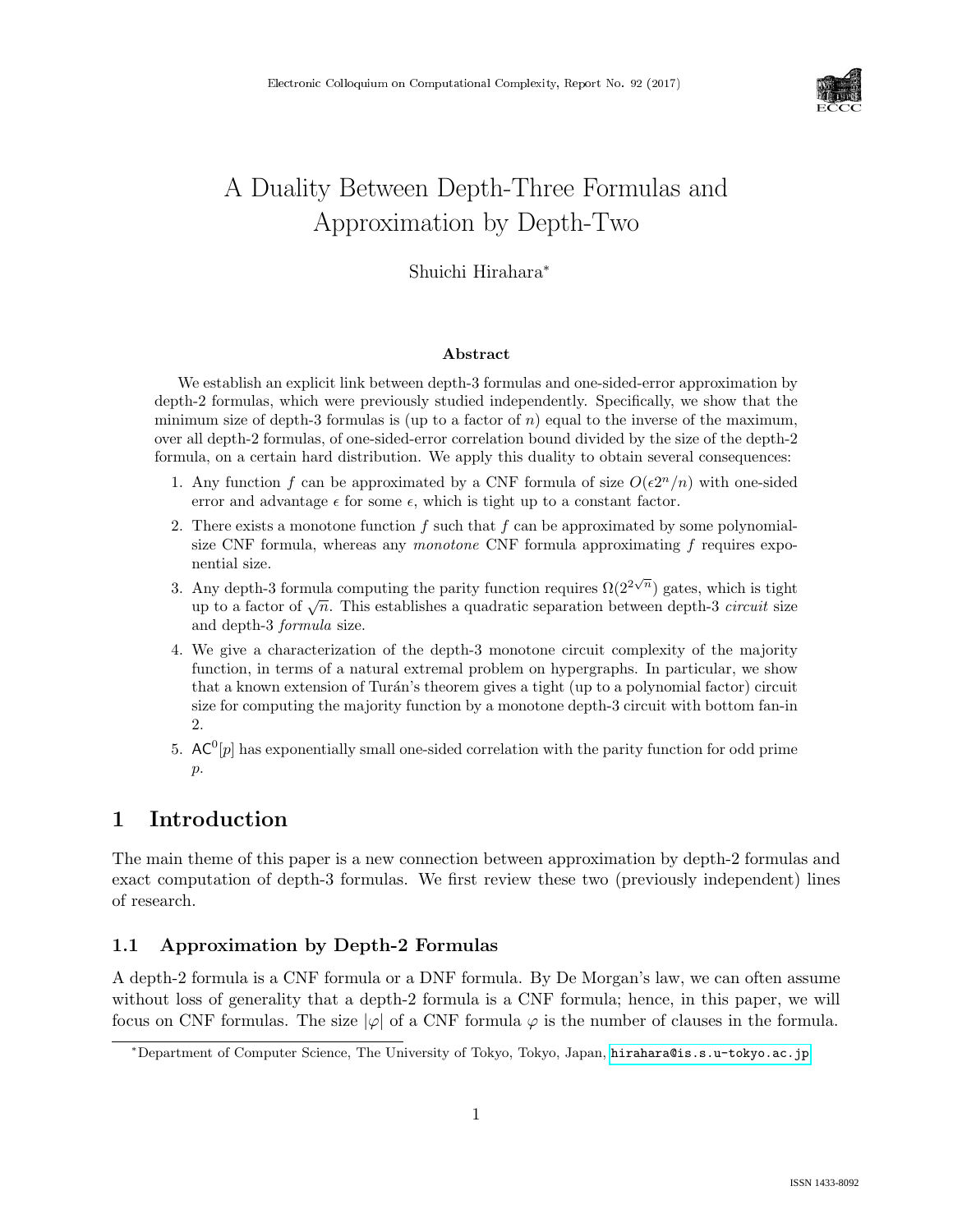A CNF formula is one of the simplest computational models in complexity theory, and its computational power is well understood; for example, the parity function requires CNF formulas of size  $2^{n-1}$ , which is exactly tight; any function can be computed by a CNF formula of size  $2^{n-1}$ , and hence the parity function is the hardest problem against a CNF formula.

Nonetheless, the situation becomes quite different when, instead of exact computation, approximation by CNF formulas is concerned. Namely, we allow a CNF formula to err on some fraction of inputs. We say that a CNF formula  $\varphi$   $\epsilon$ -approximates a function f if  $Pr[f(x) \neq \varphi(x)] < \epsilon$ . Initiated by O'Donnell and Wimmer [\[OW07\]](#page-21-0), a line of research [\[OW07,](#page-21-0) [BT15,](#page-19-0) [BHST14\]](#page-19-1) has highlighted surprising differences between exact computation of depth-2 formulas and approximation by depth-2 formulas. Two of them are reviewed below.

Quine's Theorem for Approximation. Blais, Håstad, Servedio, and Tan [\[BHST14\]](#page-19-1) studied whether an analog of Quine's theorem holds. Quine's theorem states that the minimum CNF formula computing a monotone function is achieved by monotone CNF formulas (i.e., CNF formulas without any negated literal).

Theorem (Quine [\[Qui54\]](#page-21-1)). A smallest CNF formula computing a monotone function exactly is monotone as well.

Given this fact, it is tempting to guess that a smallest CNF formula *approximating* a monotone function is monotone. However, in [\[BHST14\]](#page-19-1), it was shown that there is at least a quadratic gap between the size of the smallest CNF formula and the smallest monotone CNF formula approximating a monotone function  $f$ .

**Theorem** ([\[BHST14\]](#page-19-1)). There are a parameter  $\epsilon(n)$  and a monotone function on n variables that can be  $\epsilon(n)$ -approximated by some nonmonotone CNF formula of size  $O(n)$ , but cannot be  $\epsilon(n)$ approximated by any monotone CNF formula of size less than  $n^2$ .

In this paper, we will significantly improve this bound and exhibit an *exponential* separation.

Universal Bounds. Blais and Tan [\[BT15\]](#page-19-0) studied the universal bound on the size of CNF formulas approximating a function: they showed that any function f can be  $\epsilon$ -approximated by any CNF formula of size  $O_e(2^n/\log n)$  for any constant  $\epsilon$  (where a constant  $O_e$  depends on  $\epsilon$ ). They also gave a lower bound of  $\Omega_{\epsilon}(2^{n}/n)$  for a CNF formula  $\epsilon$ -approximating a random function, and thus leaving a gap. Namely, the maximum complexity of CNF formulas approximating functions was not well understood.

### 1.2 Depth-3 Circuits

As with approximation by depth-2, another simple computational model whose power is still "mystery" in complexity theory is *depth-3 circuits* (or formulas). A depth-3  $(AC^0)$  circuit here is a directed acyclic graph consisting of alternating 3 layers of AND and OR gates and an input layer whose gates are labelled by literals (i.e., an input  $x_i$  or its negation  $\neg x_i$ ). A depth-3 formula is a depth-3 circuit whose gates have fan-out 1 (i.e., a computational model in which the intermediate computation cannot be reused). For simplicity, we assume that the top gate of depth-3 circuits and formulas is an OR gate (i.e.,  $OR \circ AND \circ OR$  circuits).

A counting argument [\[RS42\]](#page-21-2) shows that most functions f requires  $\Omega(2^n/\log n)$  literals for a formula to compute f. And this is tight for depth-3 formulas, as a classical theorem by Lupanov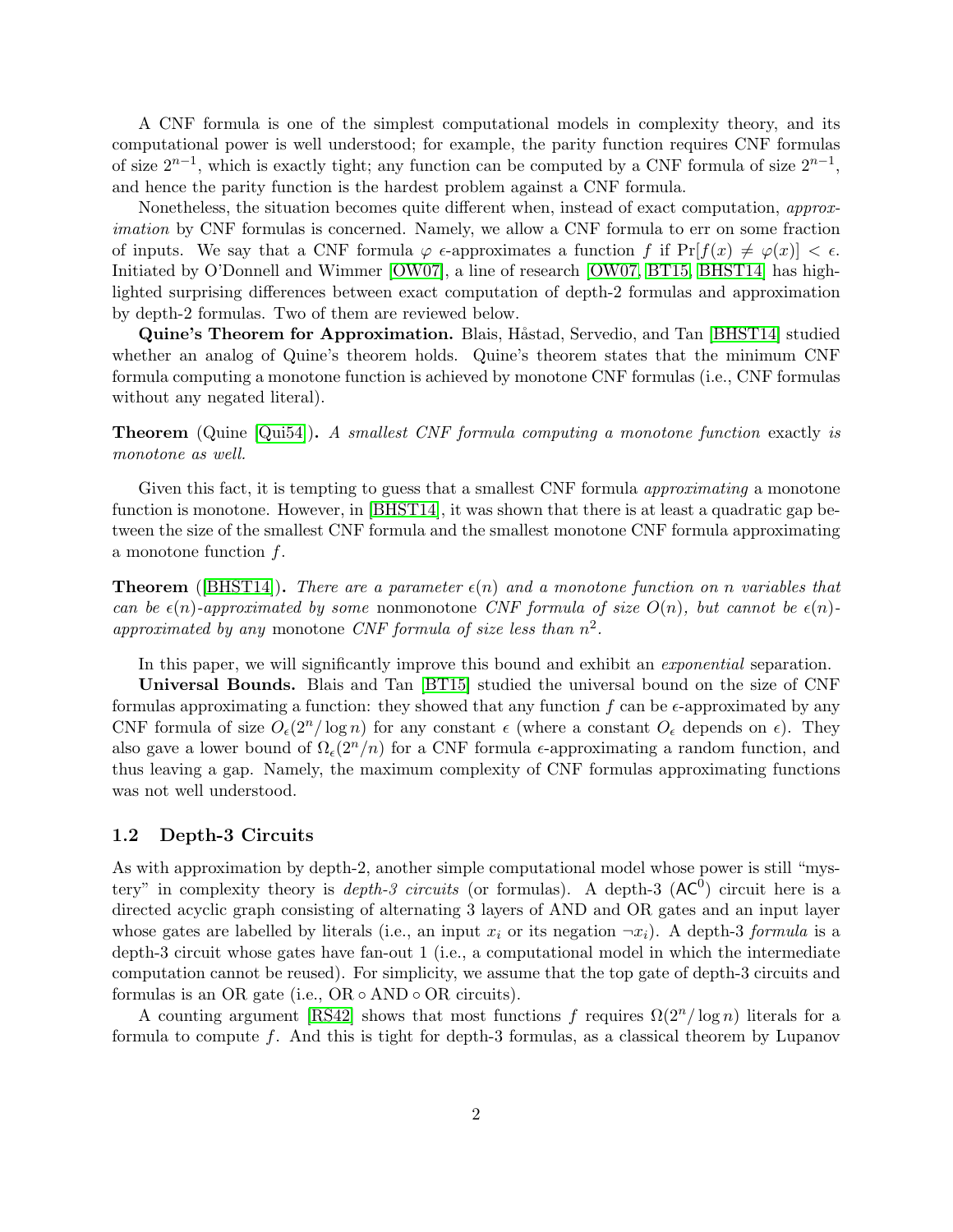[\[Lup65\]](#page-21-3) shows that any function can be computed by a depth-3 formula with  $O(2^n/\log n)$  literals. Therefore, the complexity of depth-3 formulas computing *random functions* is fairly well understood.

In sharp contrast, it is wide open to prove a lower bound  $2^{\omega(\sqrt{n})}$  of a depth-3 circuit (or formula) computing some *explicit* function (e.g., a function in  $P$ , or even  $E^{NP}$ ). In 1980s, there has been significant progress in the understanding of the computational power of unbounded fan-in constant depth circuits (e.g., [\[Ajt83,](#page-19-2) [FSS84,](#page-20-0) [Yao85,](#page--1-0) Hås89, [Raz87,](#page-21-4) [Smo87\]](#page--1-1)). These results give a depth- $d$ circuit lower bound of the form  $2^{\Omega(n^{1/(d-1)})}$  for explicit functions, such as the parity and majority functions. After 30 years, this remains asymptotically the current best circuit lower bounds against constant depth circuits.

There are several reasons why depth-3 circuits are interesting. One notable reason was given by Valiant [\[Val77\]](#page--1-2), who showed that any linear-size log-depth circuit can be transformed into a depth-3 circuit of size  $2^{O(n/\log \log n)}$ . Hence, a strongly exponential depth-3 circuit lower bound will yield a super-linear log-depth circuit lower bound simultaneously, the former of which appears to be easier to deal with. Considerable efforts (e.g., [\[HJP95,](#page-20-2) [PPZ99,](#page-21-5) [PSZ00,](#page-21-6) [PPSZ05,](#page-21-7) [IPZ01,](#page-20-3) [GW13,](#page-20-4) [GT16\]](#page-20-5)) have been thus made to obtain strongly exponential depth-3 circuit lower bounds.

Another reason is that depth-3 circuits are closely related to CNF-SAT algorithms. For example, Paturi, Pudlák and Zane [\[PPSZ05\]](#page-21-7) proved that the minimum size of a depth-3 circuit computing the parity function is  $\Theta(n^{1/4}2^{\sqrt{n}})$ , and simultaneously developed a simple and fast CNF-SAT algorithm; Paturi, Pudlák, Saks and Zane [\[PPSZ05\]](#page-21-7) improved the CNF-SAT algorithm and simultaneously r aturi, I dular, bars and zane [1 B200] improved the CNT-5A1 algorithm and simultaneously gave a depth-3 circuit lower bound  $2^{1.282\dots\sqrt{n}}$  for some explicit function, which is the current best depth-3 circuit lower bound. (A relationship between a fast CNF-SAT algorithm and a circuit lower bound was made formal by Williams [\[Wil13\]](#page--1-3).)

### 1.3 Duality Theorem

The main theme of this paper is to weave these two lines of research together; thereby we advance the two lines simultaneously. To this end, we will exploit a general result below, which establishes an equivalence between exact computation of  $OR \circ C$  and one-sided-error approximation by C for any circuit class C. (Here,  $OR \circ C$  denotes the class of circuits that consist of a top OR gate fed by disjoint C circuits. In most of our applications, we take  $C = \{ CNF \text{ formulas } \}$  and hence  $OR \circ C$  is the class of depth-3 formulas.)

First, we need to introduce one new notion. For any circuit class  $\mathcal C$  and a Boolean function  $f$ and a distribution  $\mu$  on  $f^{-1}(1)$  $f^{-1}(1)$  $f^{-1}(1)$ , define maximum (one-sided-error) correlation<sup>1</sup> per size of f as

$$
D^{\mathcal{C}}_{\mu}(f) := \max_{\substack{\varphi \in \mathcal{C} \\ \varphi \le f}} \Pr_{x \sim \mu}[\varphi(x) = f(x)] / |\varphi| \left( = \max_{\substack{\varphi \in \mathcal{C} \\ \varphi \le f}} \Pr_{x \sim \mu}[\varphi(x) = 1] / |\varphi| \right),
$$

and define  $D^{\mathcal{C}}(f) := \min_{\mu} D^{\mathcal{C}}_{\mu}(f)$ . Intuitively, (one-sided-error) correlation per size measures a trade-off between the size of a circuit  $\varphi \in \mathcal{C}$  and how well f can be approximated by a circuit  $\varphi \in \mathcal{C}$ with one-sided error in the sense that  $\varphi^{-1}(1) \subseteq f^{-1}(1)$ . Our general result relates the complexity of exact computation of OR  $\circ$  C and the complexity of one-sided-error approximation by C:

<span id="page-2-0"></span><sup>&</sup>lt;sup>1</sup>In a usual context of circuit lower bounds, a correlation between functions f and g is defined as  $2\Pr[f(x)]$  $g(x)$  – 1. While the definition here is slightly different, we borrow the terminology.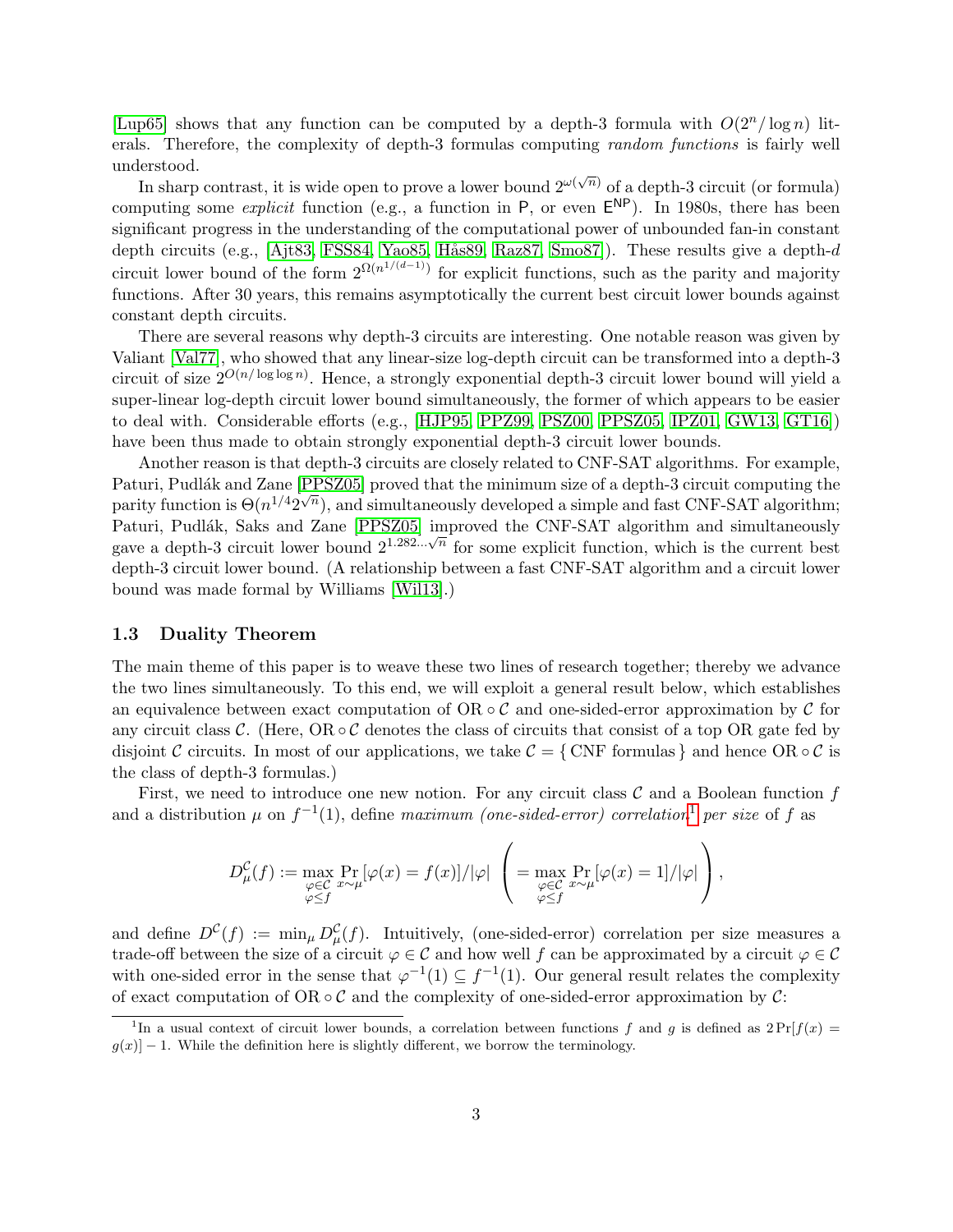**Theorem 1** (Duality (informal)). For any circuit class C and a Boolean function  $f: \{0,1\}^n \to$  ${0,1}$ , let  $L^{\mathcal{C}}(f)$  denote the minimum size of an OR  $\circ \mathcal{C}$  circuit computing f. Then,

$$
L^{\mathcal{C}}(f) \approx (D^{\mathcal{C}}(f))^{-1},
$$

up to a factor of n.

Here, the size of an OR  $\circ \mathcal{C}$  circuit  $C_1 \vee \cdots \vee C_m$  is defined as the sum  $\sum_{i=1}^m |C_i|$ .

In fact, its proof is quite simple: Regard a computation by an  $OR \circ C$  circuit as a set cover instance, consider the linear programming relaxation, and then take its dual, whose optimal value corresponds to  $(D^{\mathcal{C}}(f))^{-1}$ .

Related Work on Duality. It should be noted that a similar result was known before in the context of threshold circuits. Indeed, the discriminator lemma by Hajnal, Maass, Pudlák, Szegedy and Turán [\[HMP](#page-20-6)+93] states that a circuit with top threshold gate that computes a function f must have a subcircuit which has a high correlation with  $f$ . A converse direction of the discriminator lemma was proved by Goldmann, Håstad, and Razborov [\[GHR92\]](#page-20-7) in the context of threshold circuits, and by Freund [\[Fre95\]](#page-20-8) in the context of boosting. Our duality can be regarded as a version of the discriminator lemma and its converse specialized to the case of circuits with top AND or OR gate (instead of threshold gate), with a tighter quantitative trade-off between correlation and size. To the best of our knowledge, the notion of correlation per size was neither defined nor recognized as important quantity before; and the direction  $L^{\mathcal{C}}(f) \lesssim (D^{\mathcal{C}}(f))^{-1}$  was not known before.

In what follows, we explain how our duality theorem advances the lines of research on depth-3 formulas and approximation by depth-2 formulas.

### 1.4 Universal Bounds on Depth-2 Approximator

We first apply the duality in order to obtain a tight universal bound on a depth-2 approximator. As mentioned before, Blais and Tan [\[BT15\]](#page-19-0) left a gap between an upper bound  $O(2^n/\log n)$  of a CNF formula approximating any function and a lower bound  $\Omega(2^n/n)$  for a random function.

In contrast, the depth-3 formula complexity of random functions is well understood [\[RS42,](#page-21-2) [Lup65\]](#page-21-3), at least when the size of depth-3 formulas is defined as the number of literals (and the bound is  $\Theta(2^n/\log n)$ ). For our purpose, we need to redefine the size of a depth-3 formula as the number of AND gates at the middle layer, so that it is consistent with the fact that the size of a CNF formula is measured as the number of clauses. In fact, it turns out that Lupanov's construction [\[Lup65\]](#page-21-3) can be adapted to this size measure, and we obtain an improved upper bound  $O(2^n/n)$  of depth-3 formulas computing any function. Our duality theorem transfers this result into approximation by depth-2, and we obtain the following tight bound:

**Theorem 2** (informal). • For any function f, there exists some CNF formula  $\varphi$  of size  $O(\epsilon \cdot \tau)$  $2^n/n$  approximating f with one-sided error and advantage  $\epsilon$  for some  $\epsilon$ .

• There exists a function f such that any CNF formula approximating f with one-sided error and advantage  $\epsilon$  must have size  $\Omega(\epsilon \cdot 2^n/n)$ .

Here, the constants hidden in O and  $\Omega$  are universal (and, in particular, do not depend on  $\epsilon$ nor  $f$ ).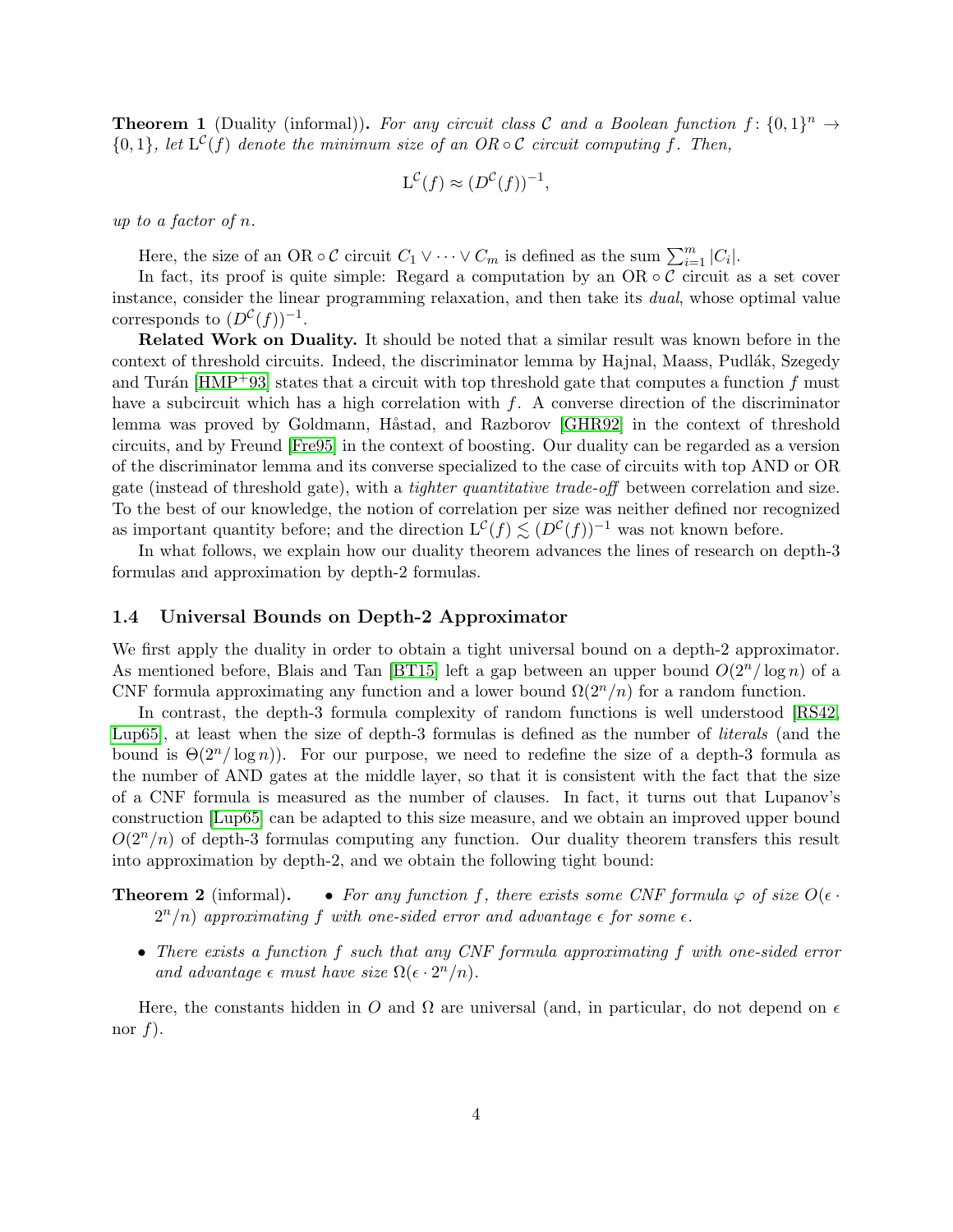### 1.5 Approximating Monotone Functions

Next, we apply the duality theorem in order to obtain an exponential separation between nonmonotone CNF formulas and monotone CNF formulas computing a monotone function, which significantly improves [\[BHST14\]](#page-19-1):

<span id="page-4-0"></span>Theorem 3 (informal). There exists a monotone function f such that

- 1. there is some polynomial-size CNF formula that approximates f with one-sided error, whereas
- 2. any monotone CNF formulas approximating f with one-sided error requires exponential size.

That is, Quine's theorem fails badly for approximation by depth-2 formulas.

Our proof is in fact an immediate consequence of a recent result by Chen, Oliveira and Servedio [\[COS15\]](#page-19-3): they showed that there is a monotone function  $f$  such that  $f$  can be computed by some depth-3 formula of polynomial size, whereas any *monotone* depth-3 formula computing f requires exponential size. Our duality theorem transfers their result to Theorem [3.](#page-4-0)

### 1.6 Depth-3 Formula Lower Bound for Parity

In the second half of this paper, we regard the duality theorem as a general approach for understanding the depth-3 formula complexity. That is, we aim at proving an upper bound on the correlation per size  $D(f)$  of a CNF formula, and use it to obtain a depth-3 formula lower bound. We prove that any depth-3 formula computing the parity function requires  $\Omega(2^{2\sqrt{n}})$  $\Omega(2^{2\sqrt{n}})$  $\Omega(2^{2\sqrt{n}})$  gates,<sup>2</sup> which we prove that any depth-5 is<br>is tight up to a factor of  $\sqrt{n}$ .

Our proof follows from an almost tight one-sided-error correlation bound, and our correlation bound improves another result of Blais and Tan [\[BT15\]](#page-19-0): They studied the minimum size of CNF formulas that compute PARITY<sub>n</sub> all but an  $\epsilon$  fraction of inputs. They showed an upper bound of  $2^{(1-2^{-\lceil \log 1/2\epsilon \rceil} n)} \approx 2^{(1-2\epsilon)n}$  (moreover, with one-sided error in our sense) and an lower bound of  $(\frac{1}{2} - \epsilon)2^{\frac{1-2\epsilon}{1+2\epsilon}n}$ . In this paper, we focus on approximation with one-sided error and high error regimes (e.g.,  $\epsilon = \frac{1}{2} - 2^{-\sqrt{n}}$ ). By using the satisfiability coding lemma [\[PPZ99\]](#page-21-5) and width reduction techniques [\[Sch05,](#page--1-4) [CIP06\]](#page-19-4), we obtain an lower bound of  $2^{n/(k+1)-3}$  for  $k := \log \frac{2}{1-2\epsilon}$  and an upper bound of  $k'2^{n/k'}-1$  for  $k' := |k|$ , which significantly improves the results of [\[BT15\]](#page-19-0) when the error fraction  $\epsilon$  is close to  $\frac{1}{2}$ .

In terms of correlation bounds, our result shows that any CNF formula  $\varphi$  that computes PARITY<sub>n</sub> and does not err on inputs in PARITY<sub>n</sub><sup>1</sup>(0) has the correlation with PARITY<sub>n</sub> at most  $2^{-n/(\log |\varphi|+3)+2}$ . This improves the previous bounds  $2^{-n/O(\log s)^{d-1}}$  on the correlation between the parity function and depth-d circuits of size s in the case of  $d = 2$  (Beame, Impagliazzo and Srini-vasan [\[BIS12\]](#page-19-5), Håstad [Hås14] and Impagliazzo, Matthews, and Paturi [\[IMP12\]](#page-20-10)).

Given the almost optimal one-sided-error correlation bound, our duality theorem immediately implies a depth-3 formula lower bound as follows: The one-sided-error correlation per size of a CNF formula  $\varphi$  with PARITY<sub>n</sub> is at most  $2^{-n/(\log |\varphi|+3)+2}/|\varphi| = 2^{5-n/(\log |\varphi|+3)-(\log |\varphi|+3)}$ , which is bounded above by  $2^{5-2\sqrt{n}}$  from the inequality of the arithmetic and geometric means. Hence, any depth-3 formula computing the parity function requires  $2^{2\sqrt{n}-5}$  gates.

<span id="page-4-1"></span><sup>&</sup>lt;sup>2</sup>Independently of our work, Rahul Santhanam and Srikanth Srinivasan (personal communication) obtained the same lower bound.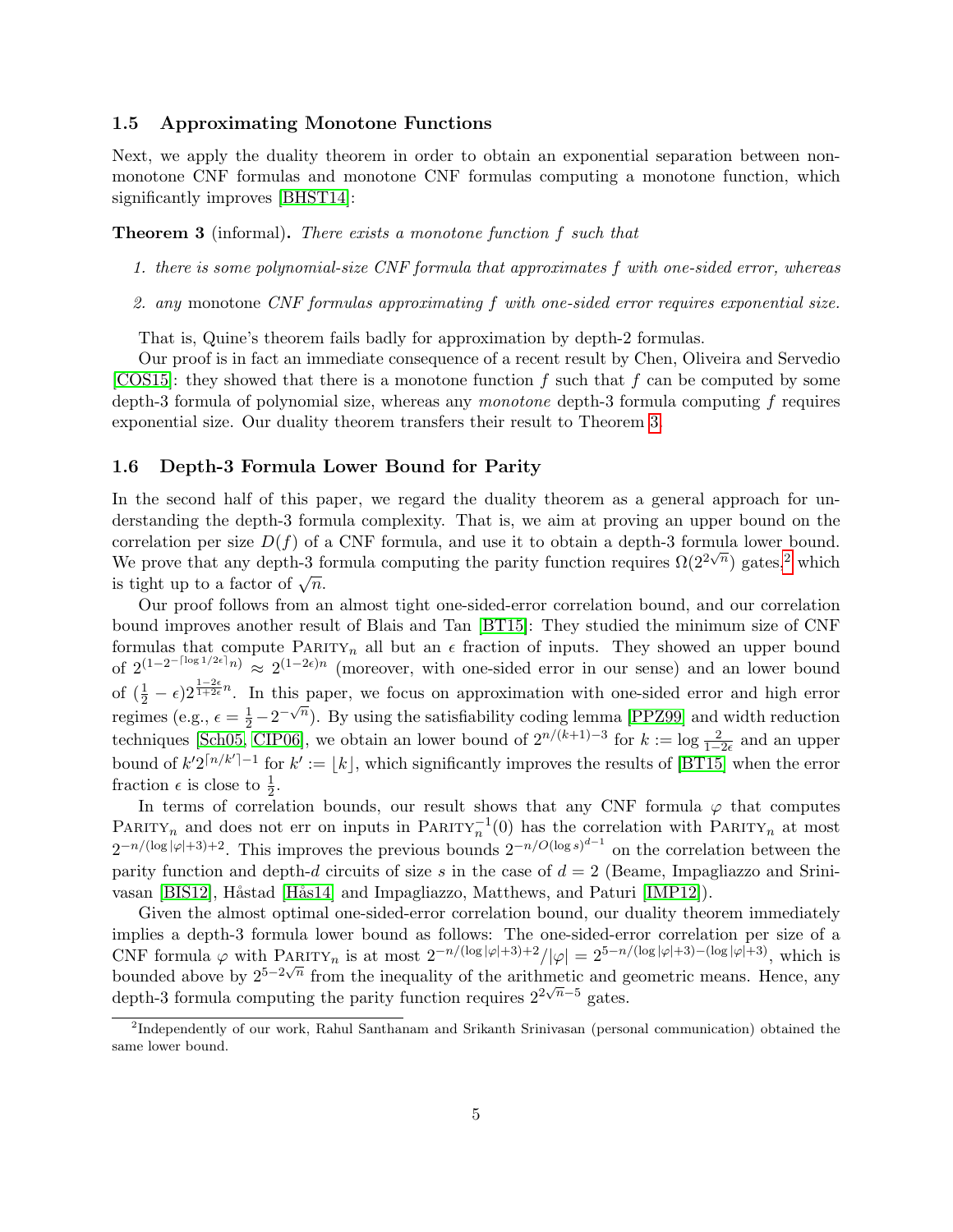### 1.7 Depth-3 Circuits vs. Formulas

Our formula lower bound on the parity function is of interest from yet another literature: Questions whether circuits are strictly more powerful than formulas are one of central questions in complexity theory. It is straightforward to see that any unbounded fan-in depth- $d$  circuit of size  $s$  has an equivalent representation as a depth-d formula of  $s^{d-1}$ , by simply replicating overlapping subcircuits. (Thus, depth-3 formula size and depth-3 circuit size are at most quadratically different.) The converse direction, namely, whether this naïve simulation is optimal, is closely related to the  $NC<sup>1</sup>$ vs.  $AC<sup>1</sup>$  problem. Indeed, if one could show that there exists a language that can be computed by log-depth unbounded fan-in polynomial-size circuits (i.e.,  $AC^1$  circuits) but requires a formula<sup>[3](#page-5-0)</sup> of size  $n^{\Omega(\log n)}$ , then  $NC^1 \neq AC^1$ . Although we thus cannot hope that the circuit vs. formula question can be solved for  $d = O(\log n)$  anytime soon (due to the natural proof barrier [\[RR97\]](#page-21-8)), the question was solved affirmatively in some restricted cases.

The monotone circuit vs. monotone formula question was solved by Karchmer and Wigderson [\[KW90\]](#page-21-9). They showed that monotone formulas computing st-connectivity require  $n^{\Omega(\log n)}$  gates, whereas there is a polynomial-size monotone circuit computing st-connectivity. Their communication complexity theoretic approach (Karchmer-Wigderson games) has been quite successful in monotone settings. However, little was known in nonmonotone settings until recent results by Rossman [\[Ros14,](#page-21-10) [Ros15\]](#page-21-11) (see [\[Ros14\]](#page-21-10) for further background). He showed that the simulation of depth-d circuits of size s by depth-d formulas requires  $s^{\Omega(d)}$  (> s) gates for a sufficiently large d (say,  $d \ge 108$ ) up to  $d = o(\frac{\log n}{\log \log n})$  $\frac{\log n}{\log \log n}$ ). More specifically, he [\[Ros15\]](#page-21-11) showed that any depth-d formula computing PARITY<sub>n</sub> requires  $2^{\Omega(d(n^{1/(d-1)}-1))}$  gates, whereas it is known that PARITY<sub>n</sub> can be computed by a depth-d circuit of size  $n2^{n^{1/(d-1)}}$ .

Motivated by Rossman's results, we may ask whether depth-d circuits are more powerful than depth-d formulas for a small constant d. And we may ask whether depth-d circuits of size s cannot be simulated by depth-d formulas of size even slightly better than the naïve simulation, say,  $s^{d-1.01}$ . We answer these questions affirmatively for  $d=3$ : Our formula lower bound immediately implies that simulating depth-3 circuits by depth-3 formulas requires a quadratic slowdown, thereby separating depth-3 circuit and formula size almost optimally.

**Corollary.** Let  $s(=\Theta(n^{1/4}2^{\sqrt{n}}))$  be the minimum depth-3 circuit size for computing PARITY<sub>n</sub>. Any depth-3 formula computing  $\text{PARITY}_n$  requires  $\Omega(s^2/\log s)$  gates.

We note that this does not seem to follow from Rossman's techniques as he used the switching lemma [Hås89], which may lose some constant factor in the exponent.

### 1.8 Computing Majority by Depth-3 Circuits

We also make a step towards better understanding of depth-3 formulas computing the majority function. We characterize the monotone complexity of the majority function in terms of a natural extremal problem on hypergraphs: For a hypergraph  $\mathcal{F}$ , let  $|\mathcal{F}|$  denote the number of edges in  $\mathcal{F}$ .  $\tau(F)$  denote the minimum size of hitting sets of F (i.e., sets that intersect with every edge in F), and  $t(\mathcal{F})$  denote the number of minimum hitting sets of  $\mathcal{F}$ . Let  $T(n,\tau) := \max_{\mathcal{F}:\ \tau(\mathcal{F})=\tau} t(\mathcal{F})/|\mathcal{F}|$ , where the maximum is taken over all hypergraphs of n vertices. In Section [3,](#page-9-0) we show that  $2^n/T(n, n/2)$ is asymptotically equal to the minimum size of monotone depth-3 formulas computing the majority

<span id="page-5-0"></span><sup>&</sup>lt;sup>3</sup>Note that, by Spira's theorem [\[Spi71\]](#page--1-5),  $NC<sup>1</sup>$  can be characterized as languages computable by polynomial-size formulas.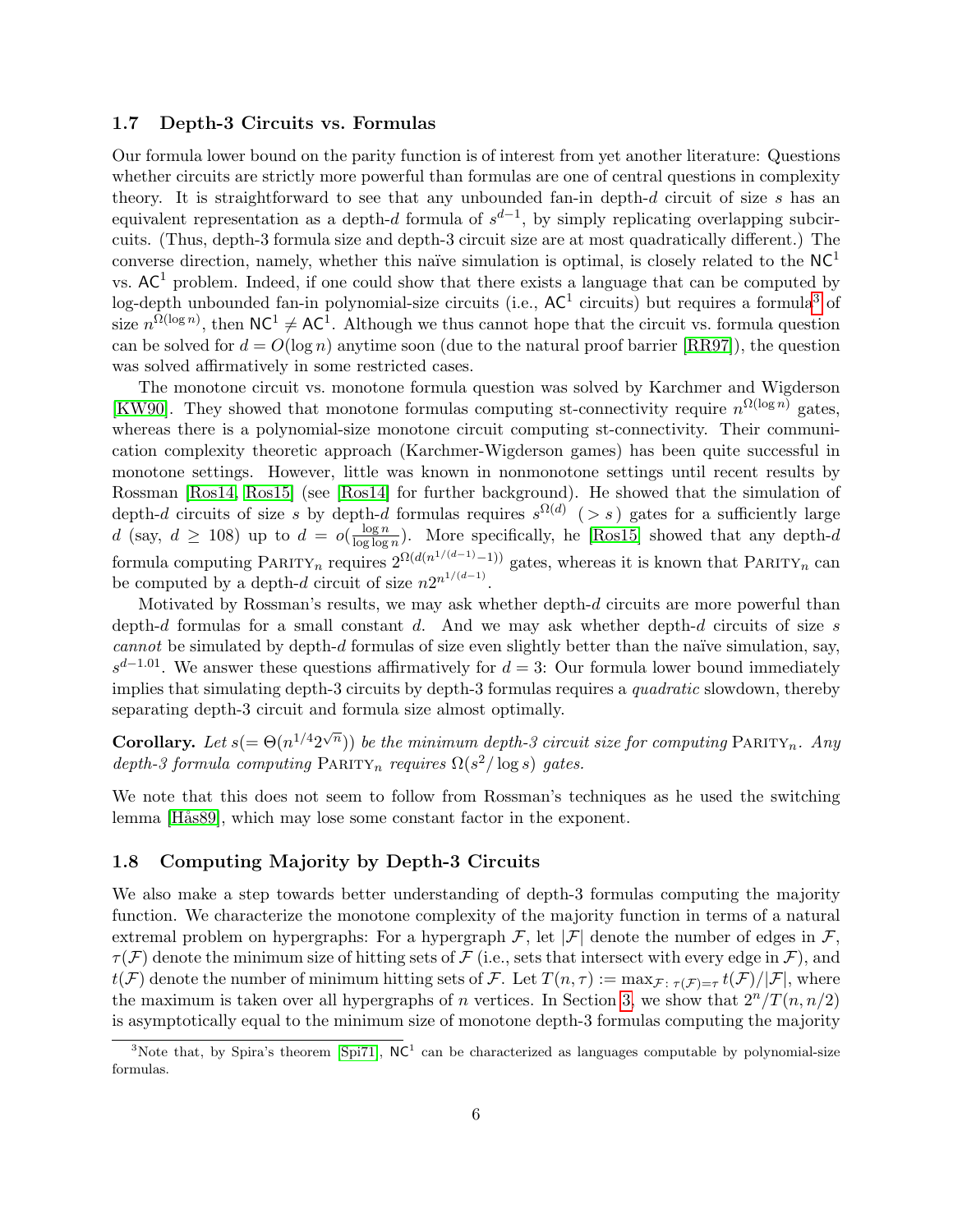function. The main idea of the proof is that one of the hardest distributions against monotone CNF formulas can be exactly determined.

It is known that any depth-3 formula (or circuit) computing the majority function requires  $2^{\Omega(\sqrt{n})}$  gates (e.g., [Hås89, [HJP95\]](#page-20-2)), whereas the current best upper bound on the size of a depth-3 formula computing the majority function is  $2^{O(\sqrt{n \log n})}$  (which can be constructed by partitioning variables into blocks of equal size; see  $[\text{KPPY84}]$ , and the depth-3 formula is monotone. Thus, it follows that  $2^{n-O(\sqrt{n\log n})} \leq T(n,n/2) \leq 2^{n-O(\sqrt{n})}$ . To the best of our knowledge, there has been essentially no improvement on the minimum depth-3 circuit computing the majority function over 20 years since Håstad et al. [\[HJP95\]](#page-20-2) posed the question explicitly, even when restricted to the case of monotone circuits. We propose an open problem of determining the asymptotic behavior of  $T(n, n/2)$  as the first step towards determining the minimum depth-3 nonmonotone circuits computing the majority function.

We note that, in the case of graphs (instead of hypergraphs),  $T(n, \tau)$  and its extremal structure are well understood in the context of extensions of Turán's theorem [\[Tur41\]](#page--1-6). We show that a known extension of Turán's theorem implies the optimal circuit lower bound for computing the majority function by monotone depth-3 circuits with bottom fan-in 2.

#### 1.9 Worst-case to Average-case Connection

Our duality theorem can be viewed as a generic equivalence between worst-case complexity and one-sided-error average-case complexity: It applies to any computational model that is capable of simulating an unbounded fan-in OR or AND gate.

As a concrete application, we apply it to the case of  $AC^0[p]$ . Here,  $AC^0[p]$  denotes the class of constant-depth circuits consisting of NOT gates and unbounded fan-in AND, OR, and  $MOD_p$ gates. Razborov [\[Raz87\]](#page-21-4) and Smolensky [\[Smo87\]](#page--1-1) established celebrated exponential lower bounds of  $AC^0[p]$  circuits computing PARITY<sub>n</sub> for odd prime p. Their techniques also give an average-case lower bound such that any  $AC^0[p]$  circuit of size at most  $2^{-n^{o(1)}}$  has correlation with PARITY<sub>n</sub> at most  $n^{-1/2+o(1)}$  (Smolensky [\[Smo93\]](#page--1-7); see also [\[Fil10\]](#page-20-11)). This correlation bound remains the strongest known, and it is a long-standing open problem whether the correlation bound can be improved. See [\[FSUV13\]](#page-20-12) for more detailed backgrounds.

While we were not able to obtain (two-sided-error) correlation bounds, we do obtain a *one-sided*error correlation bound. Our duality theorem transfers the worst-case lower bound of Razborov and Smolensky [\[Raz87,](#page-21-4) [Smo87\]](#page--1-1) against OR ∘  $AC^0[p]$  circuits to the following one-sided-error correlation bound:

<span id="page-6-0"></span>**Theorem 4.** Let C be any  $AC^0[p]$  circuit of depth d for some odd prime p such that  $C^{-1}(1) \subseteq$ PARITY<sup>-1</sup>(1). Then we have  $Pr_{x \sim \{0,1\}^n}[C(x) = PARTY_n(x)] \leq \frac{1}{2} + |C| \cdot 2^{-n^{\Omega(1/d)}}$ , where |C| denotes the number of gates of C.

In particular, any  $\mathsf{AC}^0[p]$  circuit of depth  $d$  and size at most  $2^{n^{O(1/d)}}$  that does not err on  $\mathrm{PARITY}_n^{-1}(0)$ has correlation with PARITY<sub>n</sub> at most  $2^{-n^{\Omega(1/d)}}$ .

### 1.10 Preliminaries and Notations

Throughout this paper, we assume that the top gate of a depth-3 circuit or formula is an OR gate. Note that this assumption does not lose any generality for computing the parity or majority function, due to De Morgan's laws. A *depth-3 formula* is thus an OR of CNF formulas, and its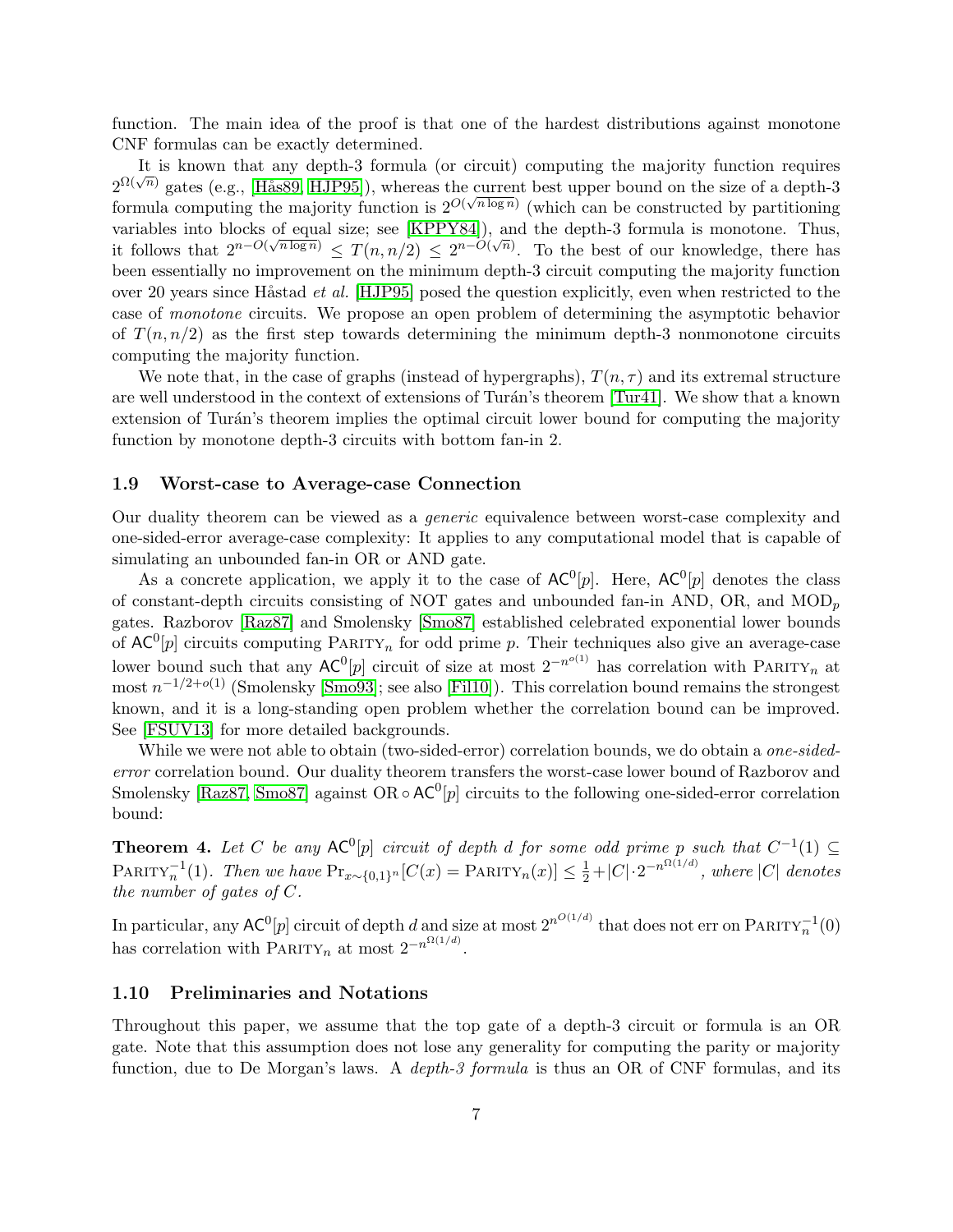size is the sum of the size of CNF formulas in the depth-3 formula. A CNF formula is an AND of clauses, and its size is the number of clauses in the CNF formula. A clause is an OR of literals. (Alternatively, the size of depth-3 formulas is defined to be the number of OR gates at the bottom layer when represented as a rooted tree. Note that our measure is the same with the number of gates up to a factor of 2 and is the same with the number of literals up to a factor of  $2n$ .) For a function  $f: \{0,1\}^n \to \{0,1\}$ , we write  $L_3(f)$  for the minimum size of depth-3 formulas computing f. We often identify a formula with the function computed by the formula.

PARITY<sub>n</sub>:  $\{0,1\}$ <sup>n</sup>  $\rightarrow$   $\{0,1\}$  is the function such that PARITY<sub>n</sub> $(x) = 1$  if and only if the number of ones in  $x \in \{0,1\}^n$  is odd. Similarly,  $MAJ_n: \{0,1\}^n \to \{0,1\}$  is the function such that  $MAJ_n(x) = 1$ if and only if the number of ones in x is at least  $n/2$ .

A distribution  $\mu$  on a finite set X is a function  $\mu: X \to [0,1]$  such that  $\sum_{x \in X} \mu(x) = 1$ . We write  $x \sim \mu$  to indicate that x is a random variable sampled from a distribution  $\mu$ . Abusing notation, we identify a finite set X with the uniform distribution on X. For example,  $x \sim X$  means that x is a uniform sample from X.

### 1.11 Organization

The rest of this paper is organized as follows: In Section [2,](#page-7-0) we prove our duality theorem which links depth-3 formulas with one-sided approximation by depth-2 formulas. In Section [3,](#page-9-0) we compute one of hardest distributions in some cases, and prove Theorem [4.](#page-6-0) In Sections [4](#page-12-0) and [5,](#page-13-0) Theorems [3](#page-4-0) and [2](#page--1-8) are proved, respectively. In Section [6,](#page-16-0) we study the one-sided-error correlation bound of the parity function. We conclude with some open problems in Section [7.](#page-18-0)

# <span id="page-7-0"></span>2 Proof of Duality

In this section, we prove that the complexity of depth-3 formulas is closely related to correlation bounds of CNF formulas with one-sided error. As mentioned, our results hold for general settings (e.g., worst-case complexity of depth- $(d+1)$  formulas is almost equivalent to one-sided-error averagecase complexity of depth-d formulas); however, for simplicity, we focus on the case of CNF formulas. We first define correlation bounds of CNF formulas.

**Definition 5.** Let  $f: \{0, 1\}^n \to \{0, 1\}$  be a function.

- Let CNF<sub>f</sub> be the set of all CNF formulas  $\varphi$  such that  $\varphi^{-1}(1) \subseteq f^{-1}(1)$  (i.e.,  $\varphi$  does not err on inputs x such that  $f(x) = 0$ .
- Let  $\mu$  be a distribution on  $f^{-1}(1)$ . The maximum one-sided correlation per size<sup>[4](#page-7-1)</sup>  $D_{\mu}(f)$  with f with respect to  $\mu$  is

$$
D_{\mu}(f) := \max_{\varphi \in \text{CNF}_f} \Pr_{x \sim \mu} \left[ \varphi(x) = 1 \right] / |\varphi|.
$$

- The maximum one-sided correlation per size  $D(f)$  with f is  $D(f) := \min_{\mu} D_{\mu}(f)$ , where the minimum is taken over all distribution  $\mu$  on  $f^{-1}(1)$ .
- We denote by  $D^+(f)$  the maximum one-sided correlation per size with f for monotone CNF formulas (i.e., formulas without negated literals).

<span id="page-7-1"></span><sup>&</sup>lt;sup>4</sup>In order to make this definition well-defined, we regard  $0/0$  as 0.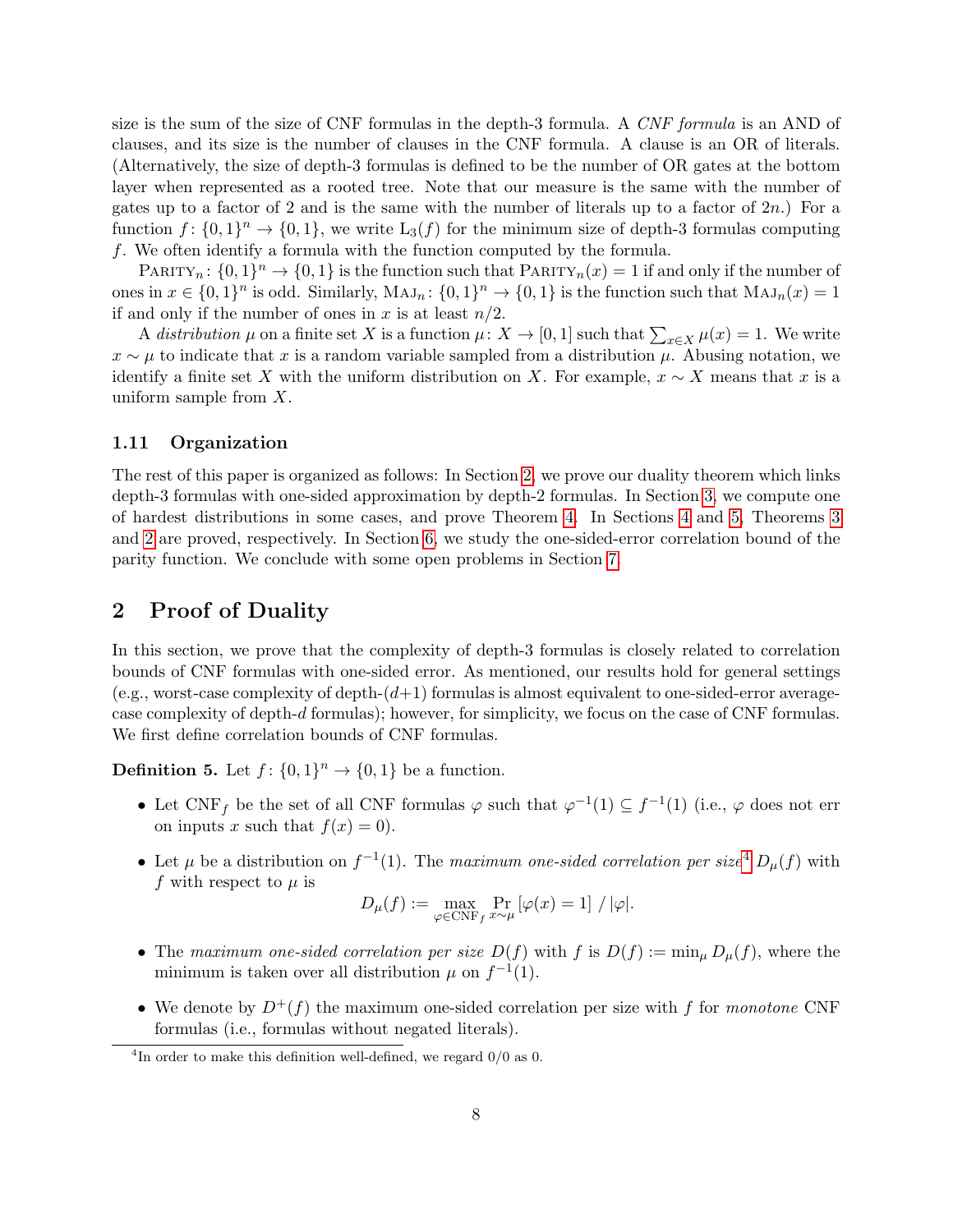The following duality is the main principle that we will exploit.

<span id="page-8-1"></span>**Theorem 6.** Let  $f: \{0,1\}^n \to \{0,1\}$  be a function such that  $L_3(f) > 0$ . The following holds:

$$
(D(f))^{-1} \leq L_3(f) \leq (1 + n \cdot \ln 2) \cdot (D(f))^{-1}.
$$

Proof. The idea is to regard the depth-3 formulas as a set cover instance, apply a linear programming relaxation and take the dual of the LP relaxation.

Specifically, if f is computed by a depth-3 formula, f can be written as a disjunction of CNF formulas  $\varphi_1, \ldots, \varphi_m$  (i.e.,  $f = \bigvee_{i=1}^m \varphi_i$ , or equivalently,  $f^{-1}(1) = \bigcup_{i=1}^m \varphi_i^{-1}(1)$ ) such that  $\varphi_i^{-1}(1) \subseteq$  $f^{-1}(1)$ . Moreover, the size of the depth-3 formula is  $\sum_{i=1}^{m} |\varphi_i|$ . Therefore, the problem of finding the minimum depth-3 formula computing  $f$  is equivalent to the following set cover instance: We want to cover a universe  $U := f^{-1}(1)$  by using a collection of sets  $\varphi^{-1}(1)$  such that  $\varphi$  is a CNF formula and  $\varphi^{-1}(1) \subseteq f^{-1}(1)$  (i.e.,  $\varphi \in CNF_f$ ), where the cost of  $\varphi^{-1}(1)$  is defined to be  $|\varphi|$ . The minimum cost of this set cover instance is exactly equal to the minimum size of depth-3 formulas computing f.

Now we consider a linear programming relaxation of the set cover instance on variables  $x_{\varphi}$  for each  $\varphi \in \text{CNF}_f$ :

minimize 
$$
\sum_{\varphi \in \text{CNF}_f} |\varphi| \cdot x_{\varphi}
$$
  
\nsubject to  $\sum_{\varphi \in \text{CNF}_f : \varphi(e)=1} x_{\varphi} \ge 1$  for all  $e \in f^{-1}(1)$ ,  
\n $x_{\varphi} \ge 0$  for all  $\varphi \in \text{CNF}_f$ .

Let  $s^*$  denote the optimal value of this linear programming. Since it is a linear programming relaxation of the set cover problem, it holds that  $s^* \leq L_3(f)$ . Moreover, it is well known that the integrality gap of the set cover problem is at most  $1 + \ln|U| \leq 1 + n \cdot \ln 2$  (Lovász [\[Lov75\]](#page-21-13) and Chvatal [\[Chv79\]](#page-19-6); see also Vazirani [\[Vaz01\]](#page--1-9)). Thus, we have  $s^* \leq L_3(f) \leq (1 + n \cdot \ln 2) \cdot s^*$ .

It remains to claim that  $s^* = (D(f))^{-1}$ . By the strong duality of linear programming,  $s^*$  is equal to the optimal value of the following dual problem on variables  $y_e$  for each  $e \in f^{-1}(1)$ :

maximize 
$$
\sum_{e \in f^{-1}(1)} y_e
$$
  
subject to 
$$
\sum_{e \in \varphi^{-1}(1)} y_e \le |\varphi|
$$
 for all  $\varphi \in \text{CNF}_f$ ,  
 $y_e \ge 0$  for all  $e \in f^{-1}(1)$ .

Let  $v := \sum_{e \in f^{-1}(1)} y_e$ . Define<sup>[5](#page-8-0)</sup>  $\mu$  to be the distribution on  $f^{-1}(1)$  such that  $\mu(e) := y_e/v$  for each  $e \in f^{-1}(1)$ . Since  $\sum_{e \in \varphi^{-1}(1)} y_e = v \cdot \Pr_{e \sim \mu} [\varphi(e) = 1]$ , we can rewrite the dual problem as the following optimization problem over all distributions  $\mu$  on  $f^{-1}(1)$ :

maximize 
$$
v
$$
  
subject to  $v \leq \left(\Pr_{e \sim \mu} [\varphi(e) = 1] / |\varphi|\right)^{-1}$  for all  $\varphi \in \text{CNF}_f$ ,

<span id="page-8-0"></span><sup>5</sup>Since  $0 < L_3(f) \leq (1 + n \cdot \ln 2) \cdot s^*$ , we have  $s^* > 0$ . Thus, we may assume, without loss of generality, that  $v > 0$ .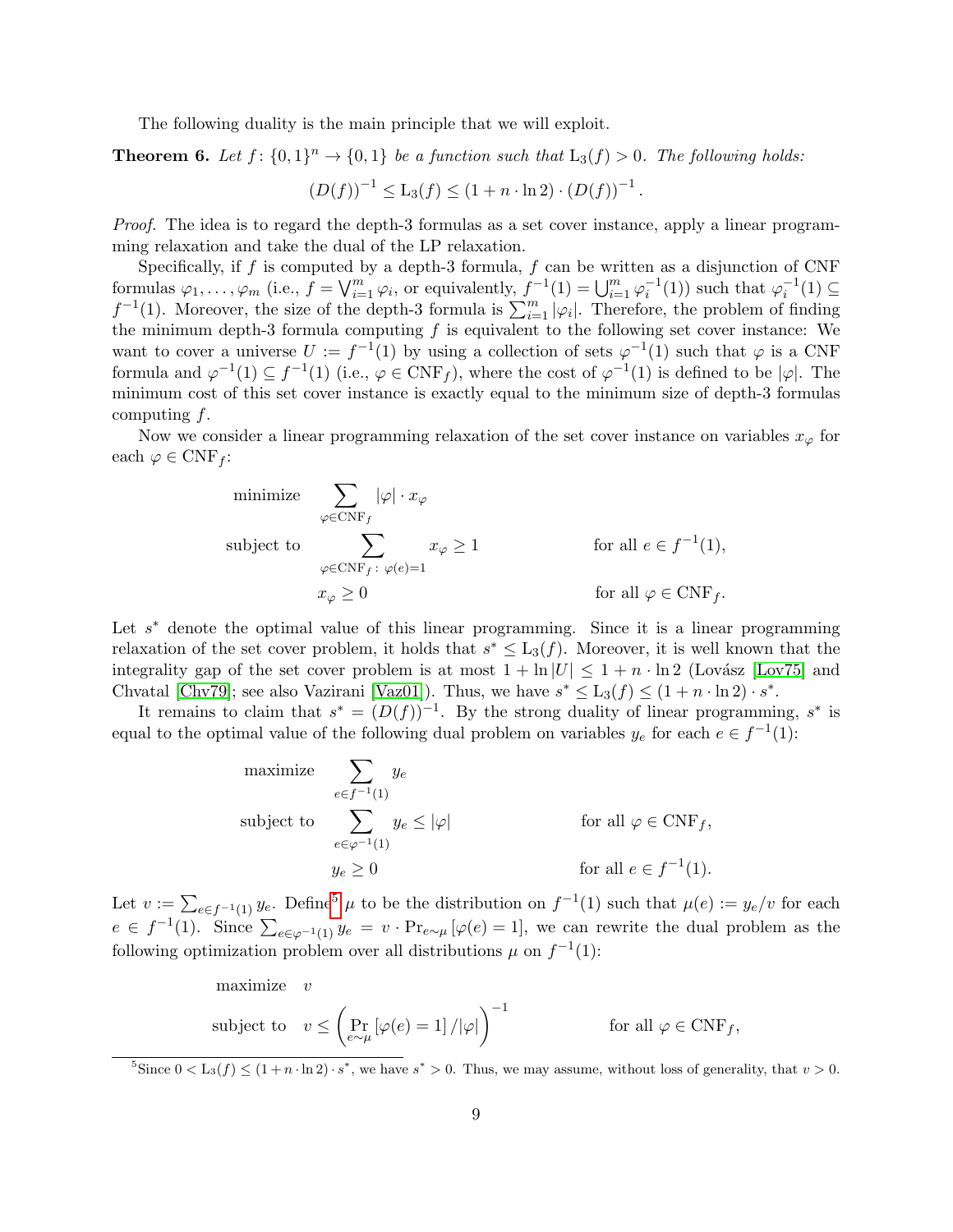whose optimal value is clearly equal to  $(D(f))^{-1}$ . Hence, the optimal value s<sup>\*</sup> of the dual problem is equal to  $(D(f))^{-1}$ . .

# <span id="page-9-0"></span>3 Computing Hard Distributions

In this section, we give some examples for which one of hard distributions can be determined. If a function  $f$  is "symmetric" in a certain sense, one can reduce the number of variables, as in Yao's minimax principle [\[Yao77\]](#page--1-10). The following lemma gives such a general method.

<span id="page-9-1"></span>**Lemma 7.** Let  $f: \{0,1\}^n \to \{0,1\}$ . Let  $\Pi$  be a subgroup of the symmetric group on  $\{0,1\}^n$  such that, for each  $\pi \in \Pi$  and each  $\varphi \in \text{CNF}_f$ , there exists a formula  $\varphi_{\pi} \in \text{CNF}_f$  such that  $\varphi = \varphi_{\pi} \circ \pi$ ,  $f = f \circ \pi$ , and  $|\varphi_{\pi}| = |\varphi|$ . Then, there exists a distribution  $\mu$  on  $f^{-1}(1)$  such that  $\mu \circ \pi = \mu$  for any  $\pi \in \Pi$  and  $D(f) = D_{\mu}(f)$ .

*Proof.* Let  $\mu^*$  be a "hard" distribution  $\mu$  such that  $D_{\mu^*}(f) = D(f)$ . Define a distribution  $\mu$  on  $f^{-1}(1)$  as  $\mu(x) = \mathbb{E}_{\pi \sim \Pi}[\mu^*(\pi(x))]$  for each  $x \in f^{-1}(1)$ , where the probability is taken over the uniform distribution over  $\Pi$ . Since  $\Pi$  is a subgroup of the symmetric group on  $\{0,1\}^n$ , for any  $\pi \in \Pi$  and  $x \in f^{-1}(1)$ , we have  $\mu(\pi(x)) = \mathbb{E}_{\pi' \sim \Pi}[\mu^*(\pi'(\pi(x)))] = \mathbb{E}_{\sigma \sim \Pi}[\mu^*(\sigma(x))] = \mu(x)$ , where, in the second equality, we replaced  $\pi' \circ \pi$  by  $\sigma$  and used the fact that  $\Pi$  is a group.

By the definition of  $\mu^*$ , we have  $D_{\mu^*}(f) \leq D_{\mu}(f)$ . Hence, it suffices to claim that  $D_{\mu}(f) \leq$  $D_{\mu^*}(f)$ . Indeed, for any  $\varphi \in \text{CNF}_f$ ,

$$
\Pr_{x \sim \mu} [\varphi(x) = 1] = \sum_{x \in f^{-1}(1)} \mu(x)\varphi(x)
$$
\n
$$
= \sum_{x \in f^{-1}(1)} \mathbb{E}_{\pi \sim \Pi} [\mu^*(\pi(x))] \varphi(x) \qquad \text{(by the definition of } \mu)
$$
\n
$$
= \sum_{y: \pi^{-1}(y) \in f^{-1}(1)} \mathbb{E}_{\pi \sim \Pi} [\mu^*(y)] \varphi(\pi^{-1}(y)) \qquad \text{(by defining } y := \pi(x))
$$
\n
$$
= \sum_{y \in f^{-1}(1)} \mathbb{E}_{\pi \sim \Pi} [\mu^*(y)] \varphi_{\pi}(y) \qquad \text{(by } f \circ \pi = f \text{ and } \varphi = \varphi_{\pi} \circ \pi)
$$
\n
$$
= \mathbb{E}_{\pi \sim \Pi} \left[ \sum_{y \in f^{-1}(1)} \mu^*(y) \varphi_{\pi}(y) \right]
$$
\n
$$
\leq \mathbb{E}_{\pi \sim \Pi} [D_{\mu^*}(f) \cdot |\varphi_{\pi}|| = D_{\mu^*}(f) \cdot |\varphi| \qquad \text{(by } |\varphi| = |\varphi_{\pi}|)
$$

It follows that  $D_{\mu}(f) = \max_{\varphi \in \text{CNF}_f} \Pr_{x \sim \mu} [\varphi(x) = 1] / |\varphi| \le D_{\mu^*}(f).$ 

In particular, if a function  $f: \{0,1\}^n \to \{0,1\}$  is symmetric in the sense that the value of  $f(x)$ depends only on the number of ones in x, then one of the hardest distributions  $\mu$  is also symmetric.

<span id="page-9-2"></span>**Corollary 8.** If a function  $f: \{0,1\}^n \to \{0,1\}$  is symmetric, then there exists a symmetric distribution  $\mu$  such that  $D(f) = D_{\mu}(f)$ .

*Proof.* Let  $\Pi$  be the set of all permutations that are induced by the n! permutations on  $(x_1, \dots, x_n)$ , and apply Lemma [7.](#page-9-1)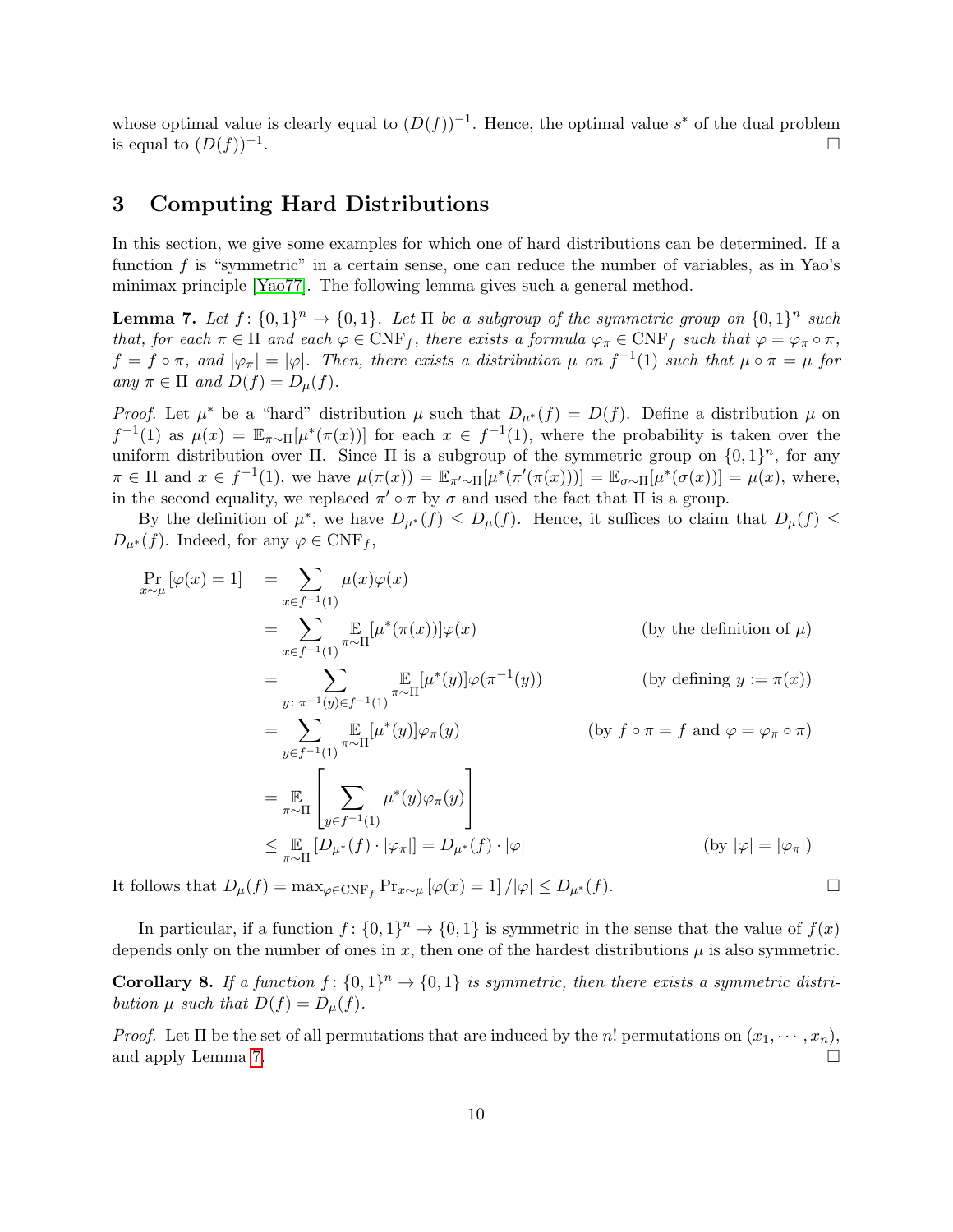In the case of  $\text{PARITY}_n$ , we can completely determine one of the hardest distributions.

<span id="page-10-0"></span>**Corollary 9.** Let  $\mu$  be the uniform distribution on PARITY<sub>n</sub><sup>1</sup>(1). Then we have  $D(PARTY_n)$  =  $D_\mu(\text{PARITY}_n).$ 

*Proof.* Let  $\Pi$  be the set of all permutations  $\pi: \{0,1\}^n \to \{0,1\}^n$  that negates an even number of coordinates (e.g.,  $\pi(x) = \neg x_1 \cdot \neg x_2 \cdot x_3 \cdots x_n$ ). Note that any permutation  $\pi \in \Pi$  does not change the parity. By Lemma [7,](#page-9-1) there exists a distribution on  $f^{-1}(1)$  such that  $\mu \circ \pi = \mu$  for any  $\pi \in \Pi$ and  $D(f) = D_{\mu}(f)$ . We claim that  $\mu(x) = \mu(10^{n-1})$  for any  $x \in \text{PARTY}_n^{-1}(1)$ . Indeed, it is easy to see that, for any input x whose parity is 1, there exists a permutation  $\pi_x \in \Pi$  that maps x to  $10^{n-1}$ . Since  $\mu \circ \pi_x = \mu$ , we have  $\mu(x) = \mu(\pi_x(x)) = \mu(10^{n-1})$ . Hence,  $\mu$  is the uniform distribution on PARITY $_n^{-1}$  $(1).$ 

More generally, Corollary [9](#page-10-0) establishes an equivalence between depth- $(d + 1)$  formula lower bounds and one-sided-error correlation bounds of depth-d formulas with  $\text{PARITY}_n$  on the uniform distribution. In particular, we obtain one-sided-error correlation bounds for  $AC^0[p]$  as stated in Theorem [4.](#page-6-0)

*Proof of Theorem [4.](#page-6-0)* We apply the duality theorem (Theorem [6\)](#page-8-1) to OR  $\circ$  AC<sup>0</sup>[p] (namely, the class of circuits that consist of a top OR gate fed by disjoint  $AC^0[p]$  circuits). Recall that  $D^{AC^0[p]}(f)$ denotes the one-sided-error correlation per size of  $AC^0[p]$  circuits with the function f. Theorem [6](#page-8-1) shows that  $D^{AC^0[p]}(f)$  is at most  $O(n)$  times the inverse of the size of OR  $\circ$  AC<sup>0</sup>[p] circuits for computing f. Now we apply Smolensky's lower bound [\[Smo87\]](#page--1-1) on the parity function to  $OR \circ AC^0[p]$ circuits, and obtain  $Pr[C(x) = 1]/|C| = D^{AC^0[p]}(P_{ARITY_n}) \leq (1 + n \cdot \ln 2) \cdot 2^{-n^{\Omega(1/(d+1))}} = 2^{-n^{\Omega(1/d)}}$ for any  $AC^0[p]$  circuit C of depth d. Here, by Corollary [9,](#page-10-0) we may assume that the probability is taken over the uniform distribution  $\mu$  on PARITY<sub>n</sub><sup>-1</sup>(1). Therefore,

$$
\Pr_{x \sim \{0,1\}^n} [C(x) = \text{PARTY}_n(x)]
$$
\n
$$
= \frac{1}{2} + \frac{1}{2} \Pr_{x \sim \mu} [C(x) = 1]
$$
\n
$$
\leq \frac{1}{2} + \frac{1}{2} \cdot |C| \cdot 2^{-n^{\Omega(1/d)}}.
$$
\n(since  $C(x) = 0$  if  $\text{PARTY}_n(x) = 0$ )

 $\Box$ 

We can also compute one of the hardest distributions for computing the majority function by *monotone* formulas. We write  $S_k^n$  for the set of all inputs  $x \in \{0,1\}^n$  such that the number of ones in  $x$  is  $k$ .

<span id="page-10-1"></span>**Proposition 10.** Let  $\mu$  be the uniform distribution on  $S_{\lfloor n/2 \rfloor}^n$ . Then,  $D^+(\text{MAJ}_n) = D^+_{\mu}(\text{MAJ}_n)$ .

*Proof.* As observed in [\[BHST14\]](#page-19-1), for any monotone function f, it holds that  $Pr_{x \sim S_k^n}[f(x) = 1]$  ≤  $\Pr_{x \sim S_{k+1}^n} [f(x) = 1]$  for any  $k < n$ . Indeed, by double counting,

$$
#\{x \in S_k^n \mid f(x) = 1\} \cdot (n - k) = #\{(x, y) \in S_k^n \times S_{k+1}^n \mid f(x) = 1, x \le y\}
$$
  
\n
$$
\le #\{(x, y) \in S_k^n \times S_{k+1}^n \mid f(y) = 1, x \le y\}
$$
  
\n
$$
= #\{y \in S_{k+1}^n \mid f(y) = 1\} \cdot (k + 1),
$$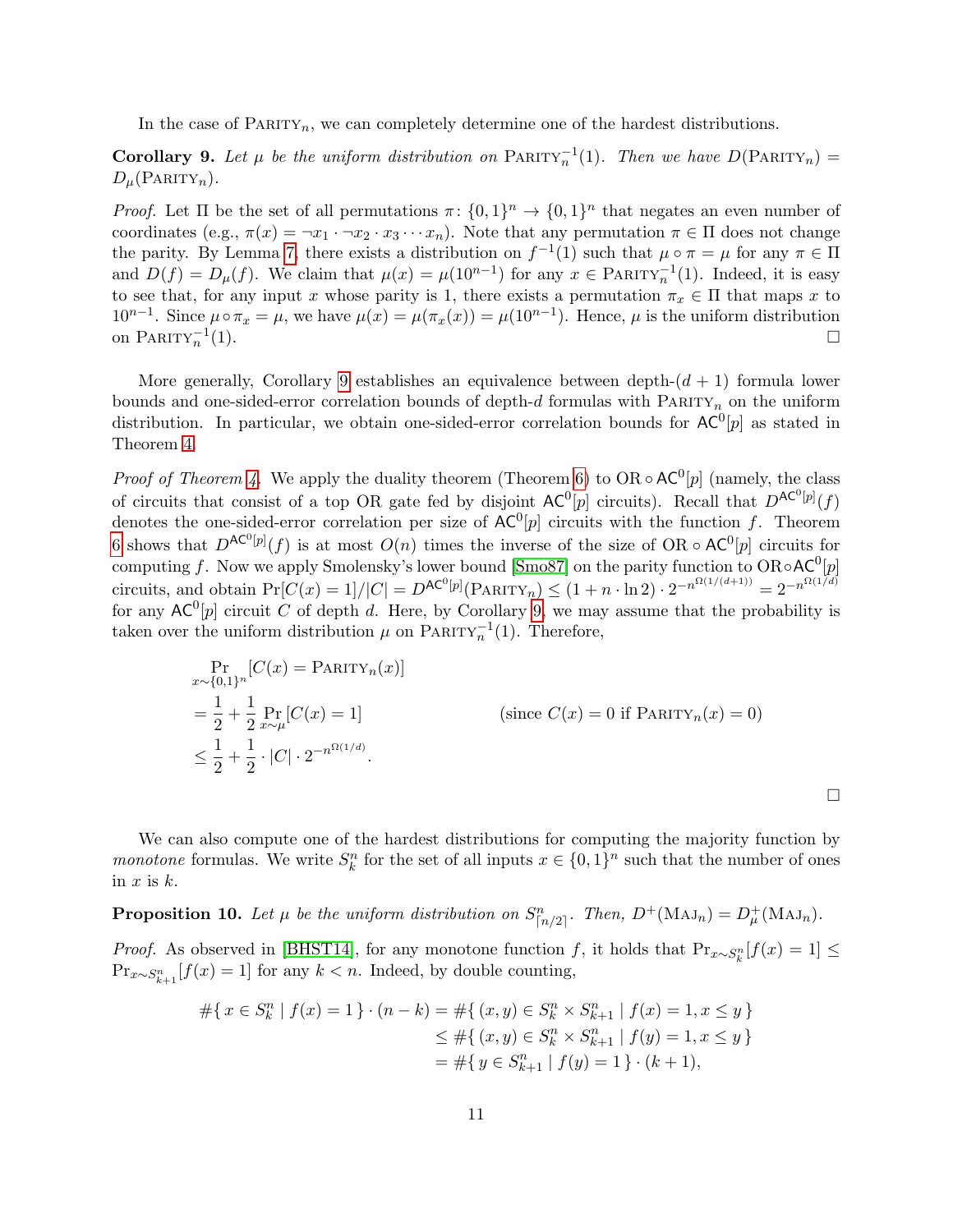and hence  $Pr_{x \sim S_k^n}[f(x) = 1] \le Pr_{x \sim S_{k+1}^n}[f(x) = 1]$  (by noting that  $\frac{n-k}{k+1} {n \choose k}$  $\binom{n}{k+1}$ . Therefore, the uniform distribution on  $S_k^n$  is "harder" than  $S_{k+1}^n$  for monotone formulas. Details follow.

Since MAJ<sub>n</sub> is a symmetric function, by Corollary [8](#page-9-2) there exists a symmetric distribution  $\mu^*$ such that  $D^+({\rm MAJ}_n) = D^+_{\mu^*}({\rm MAJ}_n)$ . (Note that, while Corollary [8](#page-9-2) is stated for nonmonotone formulas, the same proof can be applied to the case of monotone formulas.) Let  $\varphi$  be a monotone CNF formula that achieves the maximum one-sided correlation per size  $D_{\mu^*}^+(M A J_n)$ . Then,

$$
D_{\mu^*}^+(\text{MAJ}_n) \cdot |\varphi| = \Pr_{x \sim \mu^*}[\varphi(x) = 1]
$$
  
\n
$$
= \sum_{k=\lceil n/2 \rceil}^n \Pr_{x \sim \mu^*}[x \in S_k^n] \cdot \Pr_{x \sim S_k^n}[\varphi(x) = 1]
$$
 (since  $\mu^*$  is symmetric)  
\n
$$
\geq \sum_{k=\lceil n/2 \rceil}^n \Pr_{x \sim \mu^*}[x \in S_k^n] \cdot \Pr_{x \sim S_{\lceil n/2 \rceil}^n}[\varphi(x) = 1]
$$
 (since  $\varphi$  is monotone)  
\n
$$
= \Pr_{x \sim \mu}[\varphi(x) = 1].
$$

Hence, we have  $D^+(\text{MAJ}_n) \le D^+_\mu(\text{MAJ}_n) \le D^+_{\mu^*}(\text{MAJ}_n) = D^+(\text{MAJ}_n).$ 

We can state the one-sided correlation per size  $D^+(\text{MAJ}_n)$  in terms of hypergraphs. Specifically, the following holds.

Corollary 11. For a hypergraph F, let  $|\mathcal{F}|$  denote the number of edges in  $\mathcal{F}$ ,  $\tau(\mathcal{F})$  denote the minimum size of hitting sets of  $\mathcal{F}$ , and  $t(\mathcal{F})$  denote the number of minimum hitting sets of  $\mathcal{F}$ . Let  $T(n,\tau) := \max_{\mathcal{F}:\ \tau(\mathcal{F})=\tau} t(\mathcal{F})/|\mathcal{F}|$ , where the maximum is taken over all hypergraphs of n vertices. Let  $L_3^+$ (Maj<sub>n</sub>) be the minimum depth-3 monotone formula size for computing Maj<sub>n</sub>. Then, the following holds:

$$
\frac{1}{T(n,\lceil n/2\rceil)}\leq \frac{\mathcal{L}_3^+\big(\mathcal{M}\mathcal{A}\mathcal{J}_n\big)}{\binom{n}{\lceil n/2\rceil}}\leq \frac{1+\ln2\cdot n}{T(n,\lceil n/2\rceil)}.
$$

*Proof.* Given a monotone CNF formula  $\varphi$ , we define a hypergraph  $\mathcal F$  so that each edge of  $\mathcal F$  is the set of literals in a clause of  $\varphi$ . (Note that, since  $\varphi$  is a monotone CNF, every literal is a positive.) We can naturally identify  $x \in \{0,1\}^n$  with  $x \subseteq [n]$ . It is easy to see that  $\varphi$  accepts  $x \in \{0,1\}^n$ if and only if  $x \subseteq [n]$  is a hitting set of F. Therefore, the constraint that  $\varphi^{-1}(1) \subseteq \text{Maj}_n^{-1}(1)$ corresponds to the constraint that  $\tau(\mathcal{F}) = \lceil n/2 \rceil$ . The number  $|\mathcal{F}|$  of edges in  $\mathcal{F}$  is equal to  $|\varphi|$ . Moreover,  $t(\mathcal{F}) = \binom{n}{\lfloor n / 2 \rfloor}$  $\binom{n}{\lfloor n/2 \rfloor}$  · Pr<sub>x∼S<sup>n</sup><sub> $\lfloor n/2 \rfloor$ </sub> [ $\varphi(x) = 1$ ]. Therefore,  $T(n, \lceil n/2 \rceil) = \binom{n}{\lfloor n/2 \rfloor}$ </sub>  $\binom{n}{\lfloor n/2 \rfloor} D^+(\text{MAJ}_n)$  and the result follows from Theorem [6.](#page-8-1)

In the case of graphs (instead of hypergraphs), the extremal structure that maximizes the number of hitting sets under the constraint that the minimum size of hitting sets is bounded from below is well understood. Thus, in the case of graphs, or equivalently, in the case of bottom fan-in 2, we are able to determine the minimum depth-3 circuit size for computing the majority function.

<span id="page-11-0"></span>Proposition 12. The minimum size of depth-3 monotone circuits with bottom fan-in 2 for computing  $MAJ_n$  is  $\widetilde{\Theta}(2^{n/2})$ .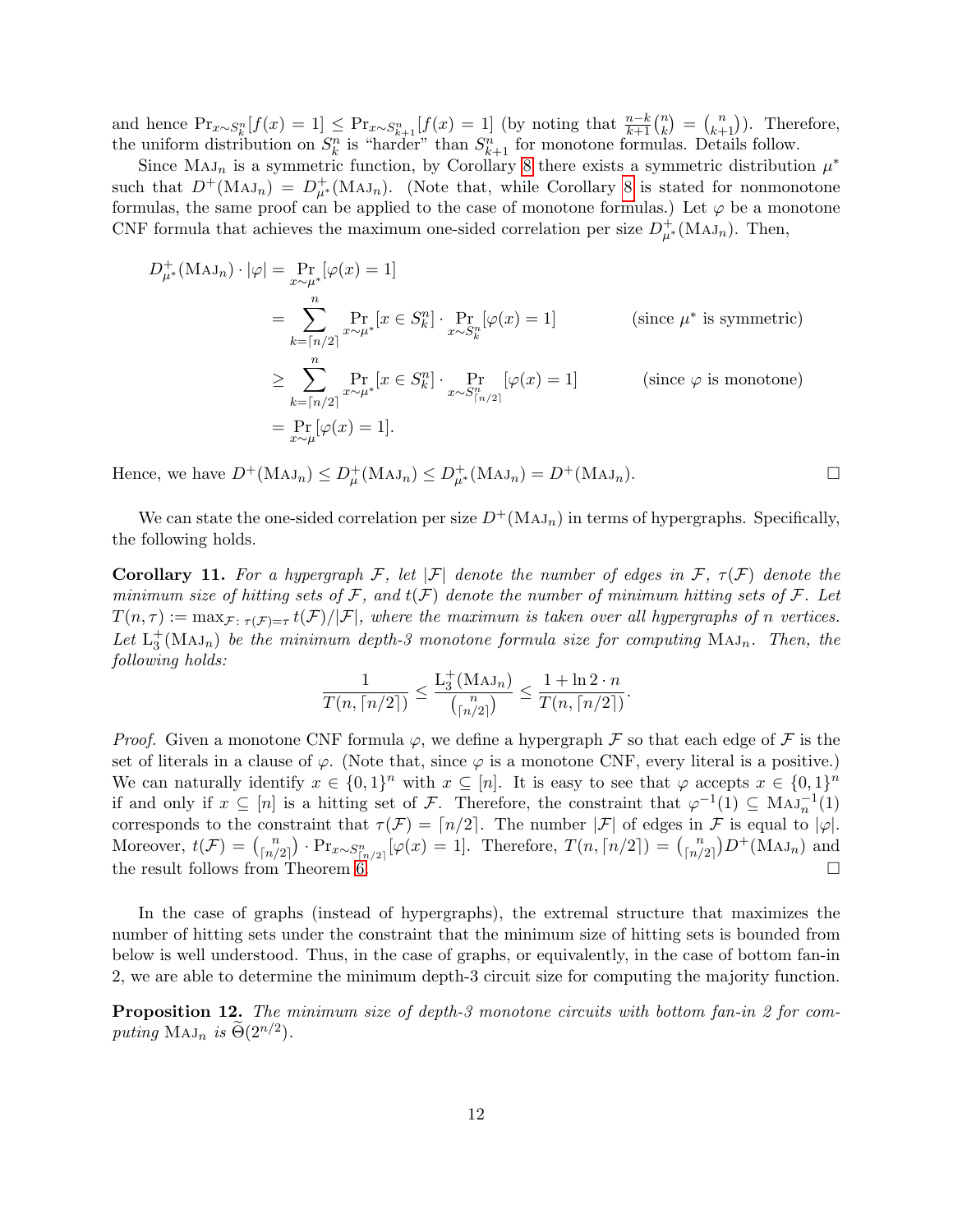Proof. It is well known that the extremal structure that maximizes the number of hitting sets (of each cardinality) given the constraint that  $\tau(\mathcal{F}) = \tau$  is the complement of Turán's graph [\[Tur41\]](#page--1-6) (i.e., a disjoint union of cliques of almost equal size; hence, in our case, it is a disjoint union of  $n/2$  edges). (This fact was independently proved by many people, such as Zykov [\[Zyk49\]](#page--1-11), Erdős [\[Erd62\]](#page-20-13), Sauer [\[Sau71\]](#page--1-12), Hadžiivanov [\[Had76\]](#page-20-14), and Roman [\[Rom76\]](#page-21-14). For a recent simple proof, see Cutler and Radcliffe [\[CR11\]](#page-19-7).)

The number of minimum hitting sets is  $O(2^{n/2})$ . Since the number of edges in a graph of n vertices is at most  $n^2/2$ , the maximum correlation per size is  $\widetilde{\Theta}(2^{-n/2})$ . Moreover, depth-3 circuit size and depth-3 formula with bottom fan-in 2 are the same up to a factor of  $O(n^2)$  (e.g., see [\[PSZ00,](#page-21-6) Proposition 2.2]). Thus, the minimum circuit size is equal to  $2^{n/2}$  up to a polynomial factor.  $\Box$ 

We remark that the same quantitative bound can be obtained by using the techniques of [\[HJP95\]](#page-20-2). Proposition [12](#page-11-0) merely gives its alternative proof from the techniques of the different literature.

# <span id="page-12-0"></span>4 Approximating Monotone Functions by Depth-2 Formulas

It is reasonable to conjecture that an analog of Proposition [10](#page-10-1) holds for nonmonotone CNF formulas: that is, we conjecture that the uniform distribution on  $S_{\lceil n/2 \rceil}^n$  is close to the hardest distribution of CNF formulas approximating  $MAJ_n$ . And it is tempting to guess that, since  $MAJ_n$  is a monotone function, an optimal CNF formula approximating  $MAJ_n$  should be a monotone CNF formula. This is true when exact complexity of computing monotone function is concerned, by Quine's theorem [\[Qui54\]](#page-21-1). It is, however, not true when approximation is concerned: Blais, Håstad, Servedio and Tan [\[BHST14\]](#page-19-1) showed that there is a monotone function on n variables that can be approximated by some CNF formula of size  $O(n)$ , but cannot be approximated by any monotone CNF formula of size less than  $n^2$ .

Here we significantly improve their bounds:

<span id="page-12-2"></span>**Theorem 13** (Theorem [3,](#page-4-0) restated formally). There exists a function  $\epsilon : \mathbb{N} \to (0,1)$  and a family of monotone Boolean functions  $f = \{f_n: \{0,1\}^n \to \{0,1\}\}_{n\in\mathbb{N}}$  and a family of distributions  $\{\mu_n\}_{n\in\mathbb{N}}$ on  $f_n^{-1}(1)$  such that

- there is some CNF formula  $\{\varphi_n\}_{n\in\mathbb{N}}$  of size at most  $n^{O(1)}$  satisfying  $\varphi_n^{-1}(1) \subseteq f_n^{-1}(1)$  and  $Pr_{x \sim \mu_n}[\varphi_n(x) = 1] \leq \epsilon(n)$ , whereas
- any monotone CNF formula  $\{\varphi_n^+\}_{n\in\mathbb{N}}$  satisfying  $(\varphi_n^+)^{-1}(1) \subseteq f_n^{-1}(1)$  and  $\Pr_{x\sim\mu_n}[\varphi_n^+(x) =$  $1] \leq \epsilon(n)$  requires size  $2^{n^{\Omega(1)}}$ .

In fact, this theorem is an immediate consequence of our duality theorem together with recently improved Ajtai-Gurevich's theorem [\[AG87\]](#page-19-8).

<span id="page-12-1"></span>Theorem 14 (Chen, Oliveira and Servedio [\[COS15\]](#page-19-3)). There exists a family of monotone functions  $f = \{f_n: \{0,1\}^n \to \{0,1\}\}_{n \in \mathbb{N}} \text{ such that}$ 

1.  $L_3(f_n) = n^{O(1)}$ , and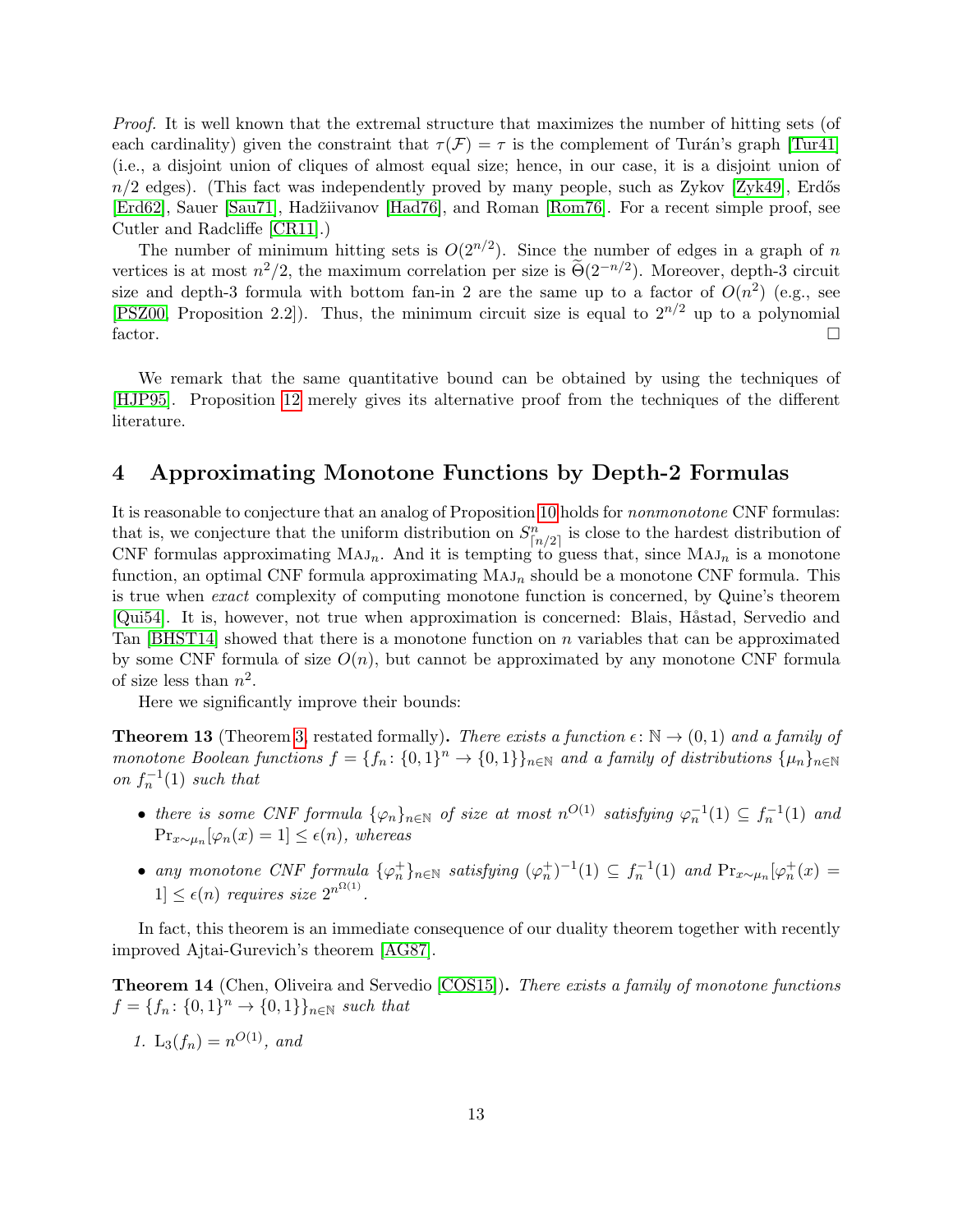# 2. any monotone depth-d circuit<sup>[6](#page-13-1)</sup> computing f requires size  $2^{n^{\Omega(1/d)}}$ .

Using our duality theorem, we now transfer Theorem [14](#page-12-1) about depth-3 circuits to Theorem [13](#page-12-2) about approximation by depth-2 formulas.

*Proof of Theorem [13.](#page-12-2)* By the second item of Theorem [14,](#page-12-1)  $L_3^+(f_n) \geq 2^{n^{\Omega(1)}}$ . By Theorem [6,](#page-8-1)  $D^+(f_n) \leq O(n)/L_3^+(f_n) = 2^{-n^{\Omega(1)}}$ . That is, there exists a distribution  $\mu_n$  on  $f_n^{-1}(1)$  such that

<span id="page-13-2"></span>
$$
\Pr_{x \sim \mu_n} [\varphi^+(x) = 1] \le |\varphi^+| \cdot 2^{-n^{\Omega(1)}}
$$

for any monotone CNF formula  $\varphi^+$ . In particular, for any monotone CNF formula  $\varphi^+$  of size less than  $2^{\frac{1}{2} \cdot n^{\Omega(1)}}$ , we have  $Pr_{x \sim \mu_n}[\varphi^+(x) = 1] \leq 2^{-\frac{1}{2} n^{\Omega(1)}} = 2^{-n^{\Omega(1)}}$ .

On the other hand, by Theorem [6](#page-8-1) and the first item of Theorem [14,](#page-12-1) we obtain  $D(f) \ge 1/\mathrm{L}_3(f) \ge$  $n^{-O(1)}$ . Hence, for the distribution  $\mu_n$  defined above, there exists a CNF formula  $\varphi_n$  such that

$$
\Pr_{x \sim \mu_n}[\varphi_n(x) = 1] \ge |\varphi_n| \cdot n^{-O(1)} \ge n^{-O(1)} \tag{1}
$$

since  $|\varphi_n| \geq 1$ . Define  $\epsilon(n) = n^{-O(1)}$  $\epsilon(n) = n^{-O(1)}$  $\epsilon(n) = n^{-O(1)}$  to be the rightmost lower bound in (1).

# <span id="page-13-0"></span>5 Universal Bounds on Approximation by CNFs

In this section, we prove a tight bound on the maximum size of CNF formulas approximating a function with one-sided error. We say that a CNF formula  $\varphi$  approximates a function f with (one-sided error and) advantage  $\epsilon$  if  $Pr_{x \sim f^{-1}(1)}[\varphi(x) = 1] \ge \epsilon$  and  $\varphi^{-1}(1) \subseteq f^{-1}(1)$ .

<span id="page-13-4"></span>**Theorem 15** (Theorem [2,](#page--1-8) restated formally). For all large  $n \in \mathbb{N}$ , the following holds.

- For any function  $f: \{0,1\}^n \to \{0,1\}$ , there exists some  $\epsilon \in (0,1]$  and some CNF formula of size at most  $\epsilon 2^{n+3}/n$  approximating f with one-sided error and advantage  $\epsilon$ .
- There exists a function  $f: \{0,1\}^n \to \{0,1\}$  such that, for any  $\epsilon \in (0,1]$ , any CNF formula approximating f with one-sided error and advantage  $\epsilon$  must have size at least  $\epsilon 2^{n-7}/n$ .

In order to obtain the upper bound, we prove the following lemma.

<span id="page-13-3"></span>**Lemma 16.** L<sub>3</sub>(*f*)  $\leq 2^{n+3}/n$  *for any function f.* 

A classical theorem by Lupanov [\[Lup65\]](#page-21-3) states that, for any function  $f$ , the number of literals in the smallest depth-3 formula computing f is at most  $O(2^n/\log n)$  (and this is tight). In contrast, Lemma [16](#page-13-3) deals with the number of AND gates at the middle layer. To the best of our knowledge, for this size measure, the universal upper bound was not studied before; however, Lupanov's construction can be adapted to our size measure as well, by changing some parameters in the construction.

<span id="page-13-1"></span><sup>&</sup>lt;sup>6</sup>In fact, their result gives a lower bound for monotone *majority* circuits. For our purpose, it is sufficient to use a lower bound for monotone OR ◦ AND ◦ OR circuits.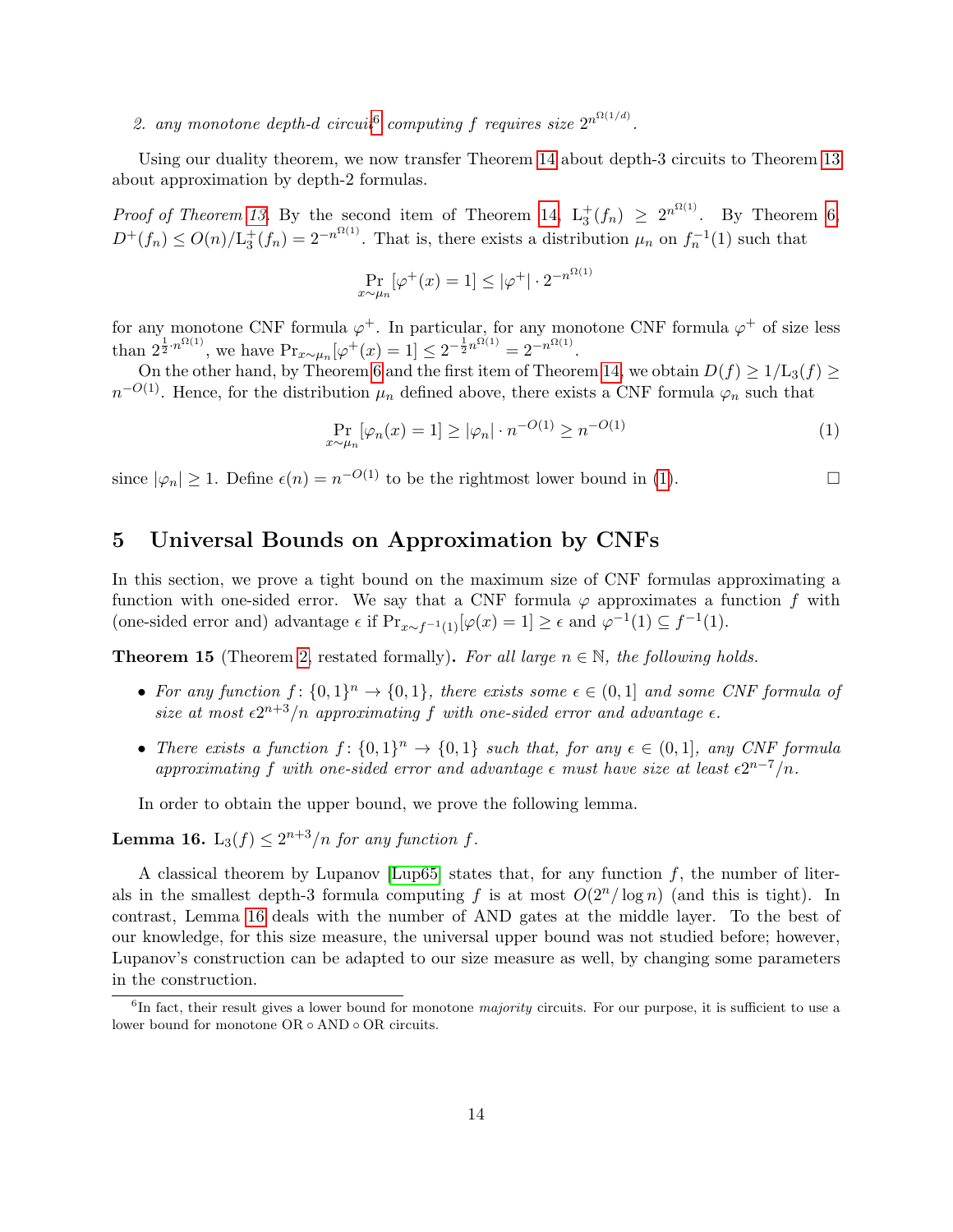Proof of Lemma [16.](#page-13-3) The main idea is to cover the whole space by a sphere of diameter 1, and then to describe the function inside each sphere by a relatively small CNF formula. Take a parameter  $D = 2^d$  (< n) (which is fixed later) for some  $d \in \mathbb{N}$ . A sphere of diameter 1 with center a is denoted by  $S_a \subseteq \{0,1\}^D$ . That is,  $S_a$  consists of all the strings  $y \in \{0,1\}^D$  such that y and a differ in exactly one coordinate. We use several simple facts from [\[Lup65\]](#page-21-3).

<span id="page-14-0"></span>**Fact 17.** There is some subset  $A_D \subseteq \{0,1\}^D$  such that  $\{S_a \mid a \in A_D\}$  partitions  $\{0,1\}^n$  (i.e.,  $\coprod_{a \in A_D} S_a = \{0, 1\}^n$ .

*Proof Sketch.* Let  $H \in \mathrm{GF}(2)^{d \times 2^d}$  be a  $d \times 2^d$  matrix whose *i*th column is the *d*-bit binary representation of  $i \in [2^d]$ . Define  $A_D$  to be the kernel of a linear map H regarded as  $H: GF(2)^{2^d} \to GF(2)^d$ . The fact follows from the properties of the Hamming code [\[Ham50\]](#page-20-15).  $\Box$ 

**Fact 18.** For any  $a \in \{0,1\}^D$ , the characteristic function of  $S_a$  can be computed by a CNF formula  $\varphi_a$  of size at most  $D^2$ .

*Proof Sketch.*  $x \in S_a$  if and only if (1) there is some  $i \in [D]$  such that  $x_i \neq a_i$  and (2) for any pair of  $i < j$ ,  $x_i = a_i$  or  $x_j = a_j$ .

The next fact states that, if restricted to a sphere  $S_a$ , any function g can be described by a single clause  $C_a^g$ .

<span id="page-14-1"></span>**Fact 19.** For any function  $g: \{0,1\}^D \to \{0,1\}$  and  $a \in \{0,1\}^D$ , there exists a clause  $C_a^g$  such that  $g(y) = C_a^g(y)$  for any  $y \in S_a$ .

*Proof Sketch.* For  $b \in \{0,1\}$ , let  $y_i^b$  denote a positive literal  $y_i$  if  $b = 1$  and a negative literal  $\neg y_i$ otherwise. Define  $C_a^g(y) := \bigvee_i y_i^{1-a_i}$  where the disjunction is taken over all  $i \in [D]$  such that g evaluates to 1 if the *i*th coordinate of a is flipped (i.e.,  $(a_1, \ldots, 1 - a_i, \ldots, a_D) \in g^{-1}$  $(1)$ ).  $\Box$ 

Using these facts, we can now describe any function  $f: \{0,1\}^n \to \{0,1\}$  by a small depth-3 formula. Regard  $\{0,1\}^n = \{0,1\}^D \times \{0,1\}^{n-D}$ . For  $y \in \{0,1\}^D$  and  $z \in \{0,1\}^{n-D}$ ,

$$
f(y, z) = f(y, z) \wedge \left(\bigvee_{a \in A_D} \varphi_a(y)\right)
$$
 (by Fact 17)  
\n
$$
= \bigvee_{a \in A_D} \varphi_a(y) \wedge f(y, z)
$$
  
\n
$$
= \bigvee_{a \in A_D} \left\{ \varphi_a(y) \wedge \bigwedge_{w \in \{0, 1\}^{n-D}} \left(f(y, w) \vee \bigvee_{j \in [n-D]} z_j^{1-w_j}\right) \right\}
$$
  
\n
$$
= \bigvee_{a \in A_D} \left\{ \varphi_a(y) \wedge \bigwedge_{w \in \{0, 1\}^{n-D}} \left(C_a^{f(\cdot, w)}(y) \vee \bigvee_{j \in [n-D]} z_j^{1-w_j}\right) \right\}.
$$
 (by Fact 19)

This is a depth-3 formula of size at most  $|A_D| \cdot (|\varphi_a| + 2^{n-D}) \leq 2^D D + 2^n/D$ . Define  $d := \lfloor \log(n/2) \rfloor$ . Then,  $n/4 \le D = 2^d \le n/2$  and hence the size is at most  $2^{n/2} \cdot n/2 + 4 \cdot 2^n/n \le 2^{n+3}/n$ . This completes the proof of Lemma [16.](#page-13-3)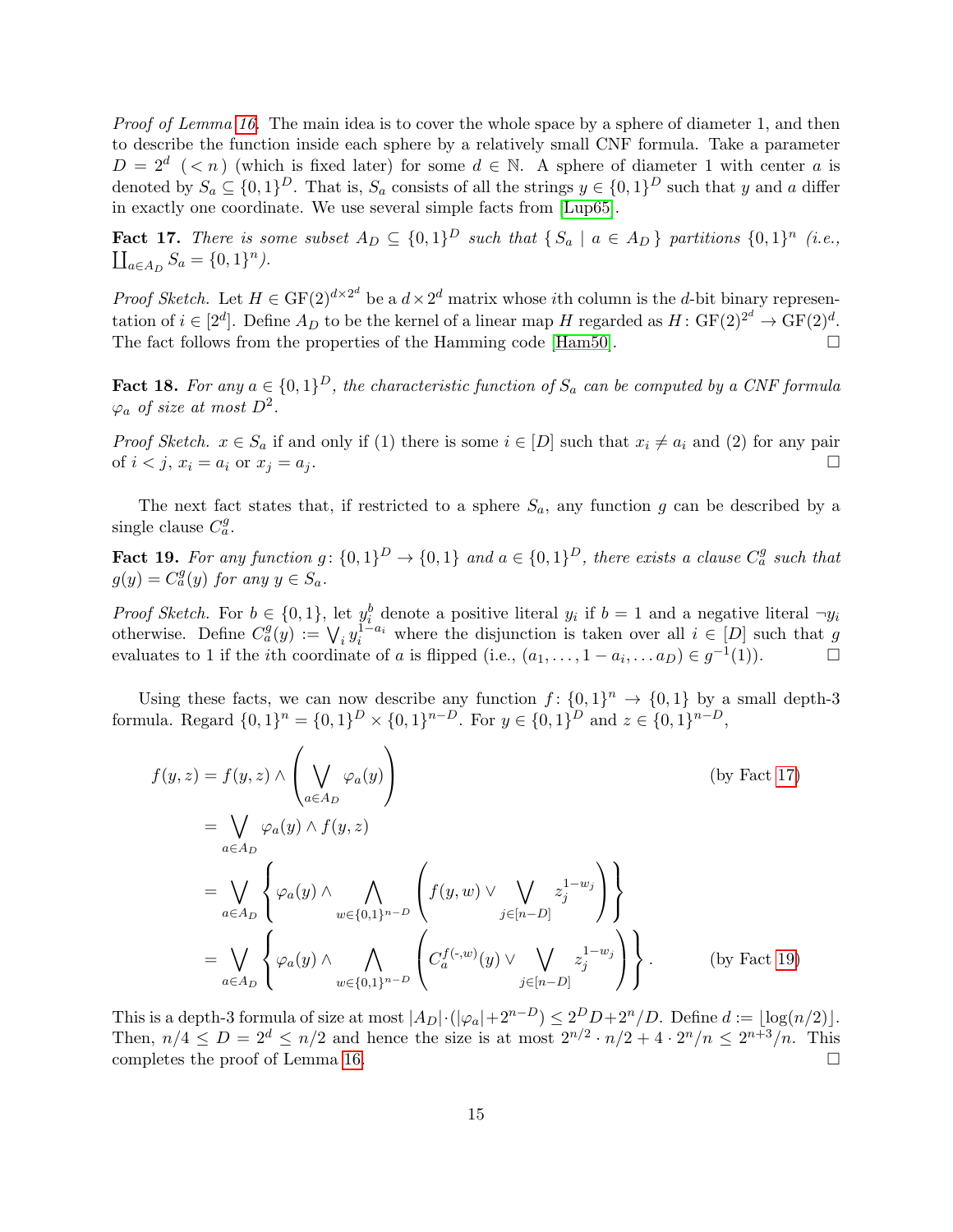Remark. Lemma [16](#page-13-3) is tight up to a constant factor. Indeed, a simple counting shows that the number of depth-3 formulas of size s is at most  $2^{O(s \log s + sn)}$ , which is much less than  $2^{2^n}$  for  $s \ll 2^n/n$ .

*Proof of Theorem [15.](#page-13-4)* 1. By Lemma [16](#page-13-3) and Theorem [6,](#page-8-1) we obtain  $(D(f))^{-1} \leq L_3(f) \leq 2^{n+3}/n$ . Hence, for any distribution  $\mu$  on  $f^{-1}(1)$  (and in particular the uniform distribution on  $f^{-1}(1)$ ), there exists some CNF formula  $\varphi$  such that

$$
|\varphi| \le 2^{n+3}/n \cdot \Pr_{x \sim \mu}[\varphi(x) = 1].
$$

Therefore,  $\varphi$  approximates f with advantage  $\epsilon$  for  $\epsilon := \Pr_{x \sim \mu}[\varphi(x) = 1]$ , and  $|\varphi| \leq \epsilon \cdot 2^{n+3}/n$ .

2. Let  $f: \{0,1\}^n \to \{0,1\}$  be a random function. That is, for each input  $x \in \{0,1\}^n$ , pick  $f(x) \sim \{0, 1\}$  uniformly at random and independently. Fix any CNF formula  $\varphi$  and advantage  $\epsilon$ . We will bound the probability that  $\varphi$  approximates f with one-sided error and advantage  $\epsilon$ .

**Claim 20.** Pr<sub>f</sub> 
$$
\left[\right. \varphi^{-1}(1) \subseteq f^{-1}(1) \text{ and } Pr_{x \sim f^{-1}(1)}[\varphi(x) = 1] \geq \epsilon \right] \leq 2^{-\epsilon 2^{n-4}}
$$

By definition,  $Pr_f[\varphi^{-1}(1) \subseteq f^{-1}(1)] = 2^{-|\varphi^{-1}(1)|}$ . This probability is bounded above by  $2^{-\epsilon 2^{n-2}}$  if  $|\varphi^{-1}(1)| > \epsilon 2^{n-2}$ , in which case the claim holds.

It remains to consider the case when  $|\varphi^{-1}(1)| \leq \epsilon 2^{n-2}$ . First, note that  $Pr_{x \sim f^{-1}(1)}[\varphi(x)]$  $|1| \geq \epsilon$  is equivalent to  $|\varphi^{-1}(1)| \geq \epsilon |f^{-1}(1)|$  under the assumption that  $\varphi^{-1}(1) \subseteq f^{-1}(1)$ . Therefore, the probability in the claim can be bounded above by

$$
\Pr\left[\epsilon|f^{-1}(1)| \le |\varphi^{-1}(1)|\right] \le \Pr\left[|f^{-1}(1)| \le 2^{n-2}\right] \le 2^{-2^{n-4}} \le 2^{-\epsilon 2^{n-4}},
$$

where the second last inequality follows from the Chernoff bound. This completes the proof of the claim.

Fix any size  $s \in \mathbb{N}$ . Since there are at most  $3^{ns}$  CNF formulas of size s,

$$
\Pr_f \left[ \exists \varphi \text{ of size } s \text{ such that } \varphi^{-1}(1) \subseteq f^{-1}(1) \text{ and } \Pr_{x \sim f^{-1}(1)}[\varphi(x) = 1] \ge \epsilon \right] \le 3^{ns} \cdot 2^{-\epsilon 2^{n-4}}.
$$

by the union bound. Define  $s_{\epsilon} := \epsilon 2^{n-6}/n$ . Then, for any fixed  $\epsilon$ , the probability that there exists a CNF formula  $\varphi$  of size  $s_{\epsilon}$  approximating f with advantage  $\epsilon$  is at most  $3^{ns_{\epsilon}} \cdot 2^{-\epsilon 2^{n-4}} \le$  $2^{\epsilon 2^{n-5} - \epsilon 2^{n-4}} = 2^{-\epsilon 2^{n-5}}$ .

Let  $\mathcal{E} := \{2^{-n+5}, 2^{-n+6}, \cdots, 2^0\}$ . By the union bound over all  $\epsilon \in \mathcal{E}$ ,

$$
\Pr_f \left[ \exists \epsilon \in \mathcal{E}, \exists \varphi \text{ of size } s_{\epsilon} \text{ such that } \varphi \text{ approximates } f \text{ with advantage } \epsilon \right]
$$
  

$$
\leq \sum_{i=0}^{n-5} 2^{-2^i} < \sum_{i=1}^{\infty} 2^{-i} = 1.
$$

Hence, there exists a function  $f$  such that  $f$  cannot be approximated by any CNF formula of size  $s_{\epsilon}$  with any advantage  $\epsilon \in \mathcal{E}$ . While this gives us inapproximability for discrete values of  $\epsilon \in \mathcal{E}$ , we can extend it to an arbitrary advantage  $\epsilon \in (0,1]$  as follows: Given an arbitrary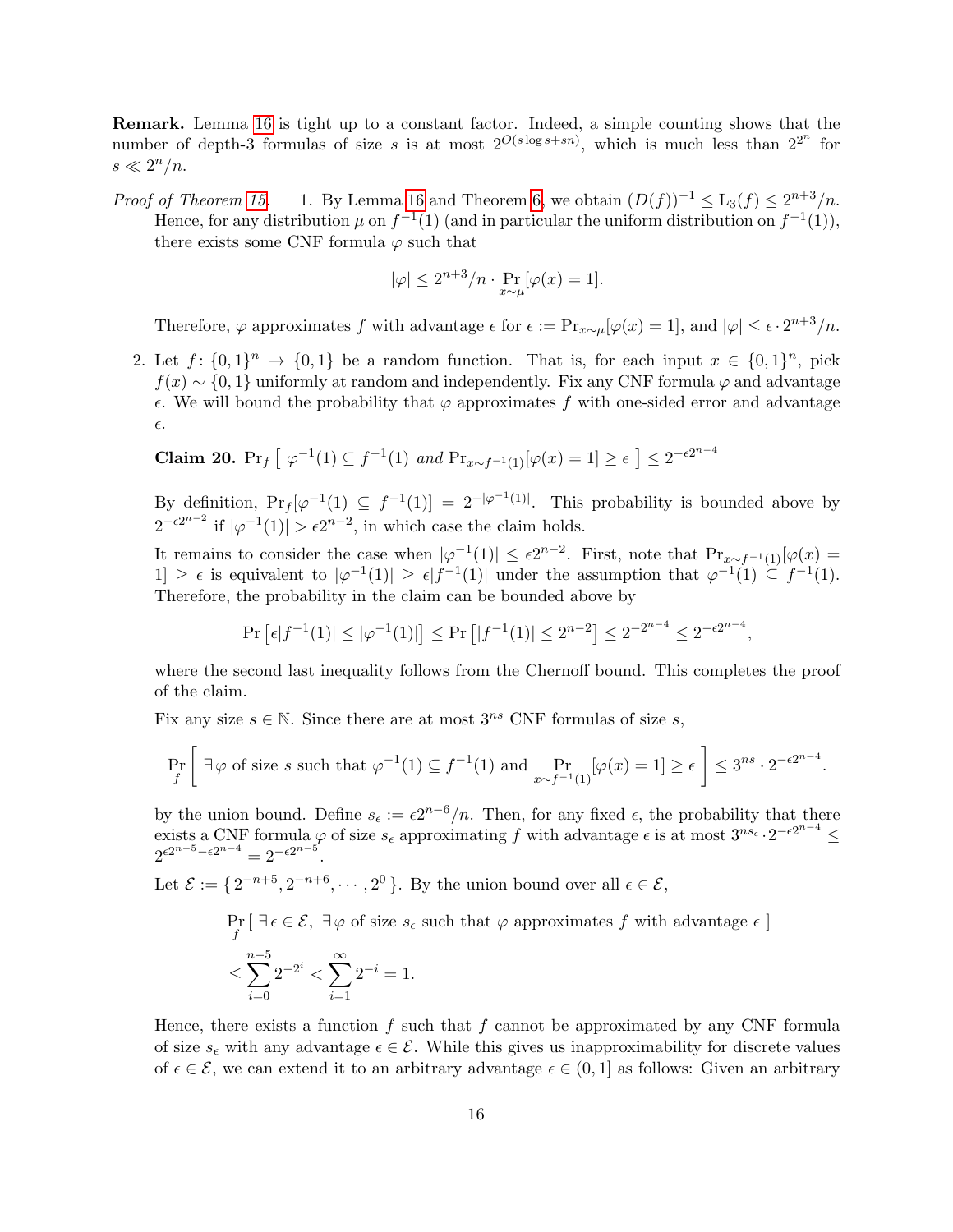$\epsilon \geq 2^{-n+5}$ , we take  $\epsilon' \in \mathcal{E}$  such that  $\epsilon/2 \leq \epsilon' \leq \epsilon$ . Then, f cannot be approximated by any CNF formula of size  $s_{\epsilon}/2 \leq s_{\epsilon'}$  with any advantage  $\epsilon \geq \epsilon'$ ). On the other hand, if  $\epsilon < 2^{-n+5}$  then  $s_{\epsilon} < 1$  and hence f cannot be approximated by any CNF formula of size at most  $s_{\epsilon}$  (i.e., a constant formula) with positive advantage, as we may assume that f is not constant. Therefore, in any case, f cannot be approximated by any CNF formula of size  $s_{\epsilon}/2 = \epsilon 2^{n-7}/n$  with any advantage  $\epsilon \in (0,1]$ .

 $\Box$ 

# <span id="page-16-0"></span>6 Satisfiability Coding Lemma With Width Reduction

In this section, we modify the satisfiability coding lemma [\[PPZ99\]](#page-21-5) and obtain an upper bound on the number of isolated solutions of a CNF formula. Here, we say that an assignment  $x \in \{0,1\}^n$ is an *isolated solution* of a function  $\varphi$  if  $\varphi(x) = 1$  and  $\varphi(y) = 0$  for any adjacent assignment y of  $x$  (i.e., x and y differ on exactly one coordinate). We note that an upper bound on the number of isolated solutions immediately implies a one-sided correlation bound of  $\text{PARTY}_n$ .

Paturi, Pudlák, and Zane [\[PPZ99\]](#page-21-5) developed the satisfiability coding lemma, which states that an isolated solution has a short description (and thus the number of isolated solutions is small). We say that a randomized algorithm E is a *randomized prefix-free encoding* if, for any fixed randomness r of E, the image of the algorithm  $E_r$  that uses r as randomness is prefix-free (i.e., no two strings in the image of  $E_r$  contain the other as a prefix).

<span id="page-16-1"></span>**Lemma 21** (Satisfiability Coding Lemma [\[PPZ99\]](#page-21-5)). Let  $\varphi$  be any k-CNF formula on n variables, and let  $T \subseteq \{0,1\}^n$  be the set of isolated solutions of  $\varphi$ . Then, there exists a randomized prefix-free encoding  $E(\cdot;\varphi): T \to \{0,1\}^*$  such that  $\mathbb{E}[E(x;\varphi)] \leq n - n/k$  for any  $x \in T$ , where the expectation is taken over the coin flips of E. In particular,  $|T| \leq 2^{n-n/k}$ .

In order to derive a depth-3 formula lower bound of  $\text{PARTY}_n$ , we need an upper bound in terms of the formula size  $|\varphi|$  instead of the width k. In the context of satisfiability algorithms (i.e., decoding algorithms of satisfying assignments), Schuler [\[Sch05\]](#page--1-4) gave a variant of the PPZ algorithm [\[PPZ99\]](#page-21-5) that runs in time  $2^{n-n/(\log |\varphi|+1)}$ poly(n) for a CNF formula  $\varphi$  (instead of the running time  $2^{n-n/k}$ poly $(n)$  of the PPZ algorithm where k is the width of  $\varphi$ ). We note that Calabro, Impagliazzo and Paturi [\[CIP06\]](#page-19-4) gave another analysis of Schuler's width reduction technique. Their analysis gives a satisfiability algorithm that runs in time  $2^{n-n/O(\log(|\varphi|/n))}$ poly $(n)$  (see [\[DH09\]](#page-19-9)). However, it seems that their analysis does not improve our depth-3 formula lower bound on the parity function because the "O" notation hides some factor. We thus incorporate Schuler's width reduction technique into the satisfiability coding lemma, and obtain the following:

<span id="page-16-2"></span>**Theorem 22.** Let  $\varphi$  be a CNF formula of size at most  $2^s$  on n variables. Then the number of isolated solutions of  $\varphi$  is at most  $2^{n-n/(s+2)+1}$ .

*Proof.* We will construct a randomized prefix-free encoding of the isolated solution of  $\varphi$ . Let T be the set of isolated solutions of  $\varphi$ . Let  $k := s + 2$ .

The idea is to cut off long clauses of length greater than k in  $\varphi$  and then apply the satisfiability coding lemma. We will define  $\tilde{\varphi}$  to be a formula produced by cutting off long clauses in  $\varphi$  so that the width of  $\tilde{\varphi}$  is at most k. The satisfiability coding lemma yields a short encoding whose average length is  $n - n/k$ . However, since we cut off long clauses in  $\varphi$ , it is possible that a satisfying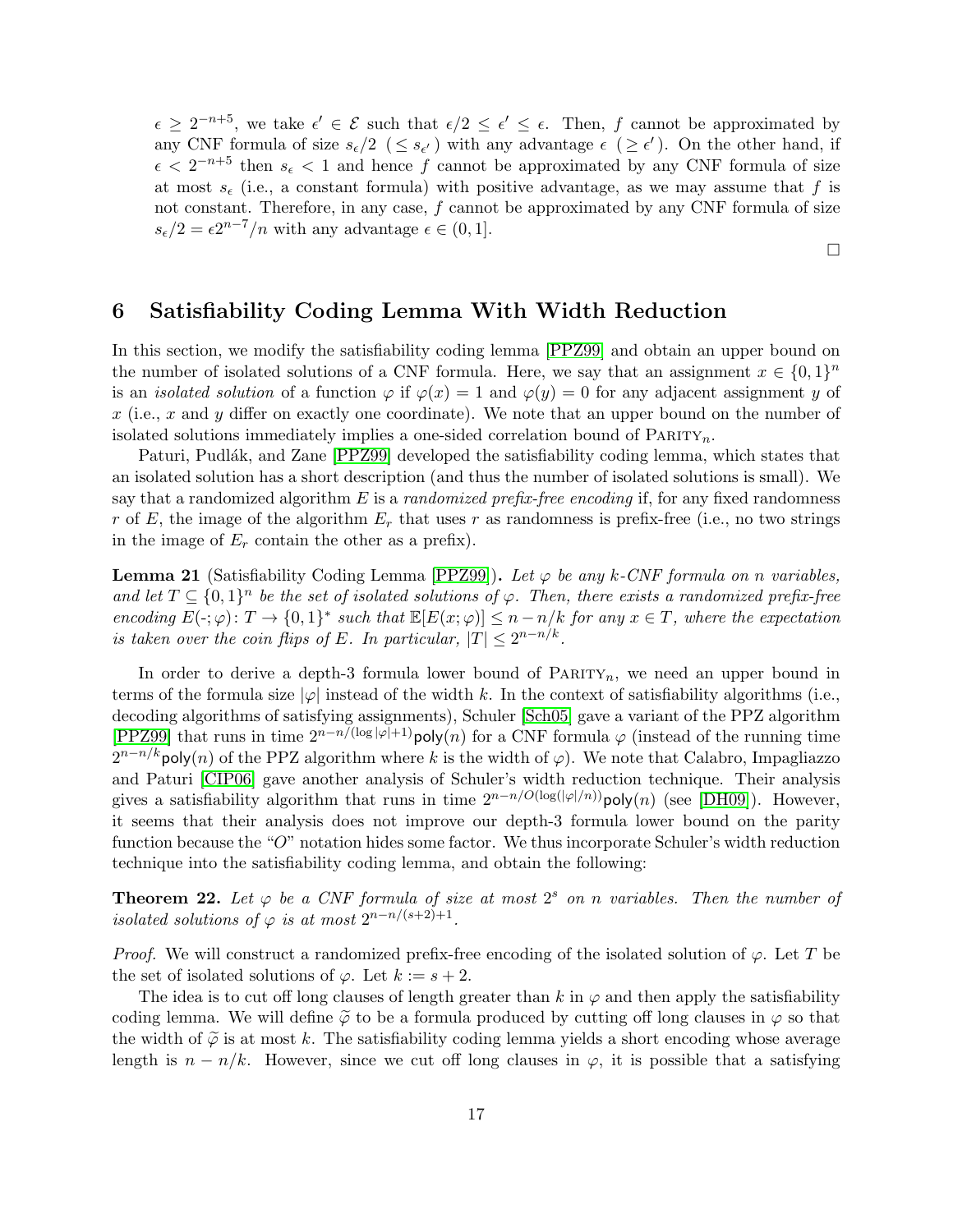assignment x of  $\varphi$  is not necessarily a satisfying assignment of  $\tilde{\varphi}$ . In this case, we specify the index of the clause in  $\tilde{\varphi}$  that is not satisfied by x. While it costs us additional s bits on the code length, we can obtain the k bits of information about x from the fact that x does not satisfy the clause.

To be more precise, the definition of  $\tilde{\varphi}$  is as follows: For each clause  $C = l_1 \vee l_2 \vee \cdots \vee l_m$ , define  $\tilde{C}$  as  $\tilde{C} := l_1 \vee l_2 \vee \cdots \vee l_k$  if  $m > k$ , and  $\tilde{C} := C$  otherwise. (We fix an arbitrary ordering of literals so that  $\widetilde{C}$  is uniquely determined.) Then, for a CNF formula  $\varphi = \bigwedge_{i=1}^{|\varphi|} C_i$ , let us define a k-CNF formula  $\widetilde{\varphi}$  as  $\widetilde{\varphi} := \bigwedge_{i=1}^{|\varphi|} \widetilde{C}_i$ .

Now we describe the prefix-free encoding algorithm  $\widetilde{E}(x; \varphi)$  for encoding an isolated solution x of  $\varphi$ . If  $\tilde{\varphi}(x) = 1$ , then apply the satisfiability coding lemma, that is, output  $0 \cdot E(x; \varphi)$  ("0" is a marker indicating the first case). Otherwise, there exists a clause C in  $\tilde{\varphi}$  such that  $\tilde{C}(x) = 0$ . Let  $\widetilde{C} = \bigvee_{i=1}^{k} l_i$  be the lexicographically first clause in  $\widetilde{\varphi}$  such that  $\widetilde{C}(x) = 0$ . (Note that the width of  $\widetilde{C}$ is exactly equal to k because  $\widetilde{C} \neq C$ .) Let  $i \in \{0,1\}^s$  be the binary encoding of the index of  $\widetilde{C}$  in  $\widetilde{\varphi}$ . Let  $\varphi' := \varphi|_{l_1=0,\dots,l_k=0}$  (i.e., assign the variables in  $\widetilde{C}$  so that  $\widetilde{C}$  is falsified), and let  $x' \in \{0,1\}^{n-k}$ be the part of the assignment x other than variables in  $l_1, \ldots, l_k$ . Output  $1 \cdot i \cdot \widetilde{E}(x'; \varphi')$ . (That is, recursively call this procedure on input  $x'$  and  $\varphi'$ .)

We claim that  $\widetilde{E}(\cdot;\varphi):T \to \{0,1\}^*$  is a (randomized) prefix-free encoding. To this end, we describe a decoding algorithm  $D(z; \varphi)$ : Given an input  $z = E(x; \varphi)$ , read the first bit  $b \in \{0, 1\}$  of z. If  $b = 0$ , then use the decoding algorithm for  $E(\cdot, \varphi)$ . Otherwise, read the next s bits  $i \in \{0, 1\}^s$ of z so that  $z = 1 \cdot i \cdot z'$ , let  $\widetilde{C}$  denote the *i*th clause in  $\widetilde{\varphi}$ , define  $\varphi' := \varphi|_{\widetilde{C} = 0}$  as in the encoding algorithm of  $\widetilde{E}$ , and recursively call  $\widetilde{D}(z';\varphi')$ . It is easy to see that  $\widetilde{D}(\widetilde{E}(x;\varphi);\varphi) = x$  for any  $x \in T$ , and thus E is a prefix-free encoding.

Finally, we analyze the average code length of the prefix-free encoding  $\widetilde{E}$ . We claim, by induction on the number of recursive calls of  $\widetilde{E}$ , that  $\mathbb{E}\left[\widetilde{E}(x;\varphi)\right] \leq n - n/k + 1$  for any isolated solution x of  $\varphi$ . Here, the expectation is taken over the randomness of  $\widetilde{E}$  (i.e., the randomness of  $E$ ). If  $\widetilde{\varphi}(x) = 1$ (i.e., there is no recursive call), then  $|\widetilde{E}(x; \varphi)| = 1 + |E(x; \varphi)|$ , and thus  $\mathbb{E}\left[|\widetilde{E}(x; \varphi)|\right] \leq 1 + n - n/k$ by Lemma [21.](#page-16-1) Otherwise, we have  $|\widetilde{E}(x;\varphi)| = 1 + s + |\widetilde{E}(x';\varphi')|$ , where x' and  $\varphi'$  are defined as in the encoding algorithm. Since x' is an isolated solution of  $\varphi'$ , we can apply the induction hypothesis for  $x' \in \{0,1\}^{n-k}$  and  $\varphi'$ . Hence,

$$
\mathbb{E}[|\widetilde{E}(x; \varphi)|] \le 1 + s + (n - k) - (n - k)/k + 1
$$
  
= 1 + n - n/k,

which completes the induction.

We have proved that  $\mathbb{E}_r \left[ \tilde{E}_r(x; \varphi) \right] \leq n - n/k + 1$  for any  $x \in T$ , where r denotes the internal randomness of E. In particular, the same holds even if the expectation is taken over  $x \in T$  as well as internal randomness of  $E$ . By averaging, there exists some internal randomness  $r'$  of  $E$  such that  $\mathbb{E}_{x \sim T} \left[ \widetilde{E}_{r'}(x; \varphi) \right] \leq n - n/k + 1$ . Thus,  $\widetilde{E}_{r'}(\cdot; \varphi)$ :  $T \to \{0, 1\}^*$  is a deterministic prefix-free encoding whose average code length is at most  $n - n/k + 1$ . By Kraft's inequality and Jensen's inequality, we have

$$
1 \geq \sum_{x \sim T} 2^{-|\widetilde{E}_{r'}(x;\varphi)|} = |T| \cdot \mathop{\mathbb{E}}_{x \sim T} \left[ 2^{-|\widetilde{E}_{r'}(x;\varphi)|} \right] \geq |T| \cdot 2^{\mathop{\mathbb{E}}_{x \sim T} \left[ -|\widetilde{E}_{r'}(x;\varphi)| \right]} \geq |T| \cdot 2^{-(n-n/k+1)},
$$
  

$$
|T| \leq 2^{n-n/k+1}.
$$

Hence,  $|T| \leq 2^{n-n/k+1}$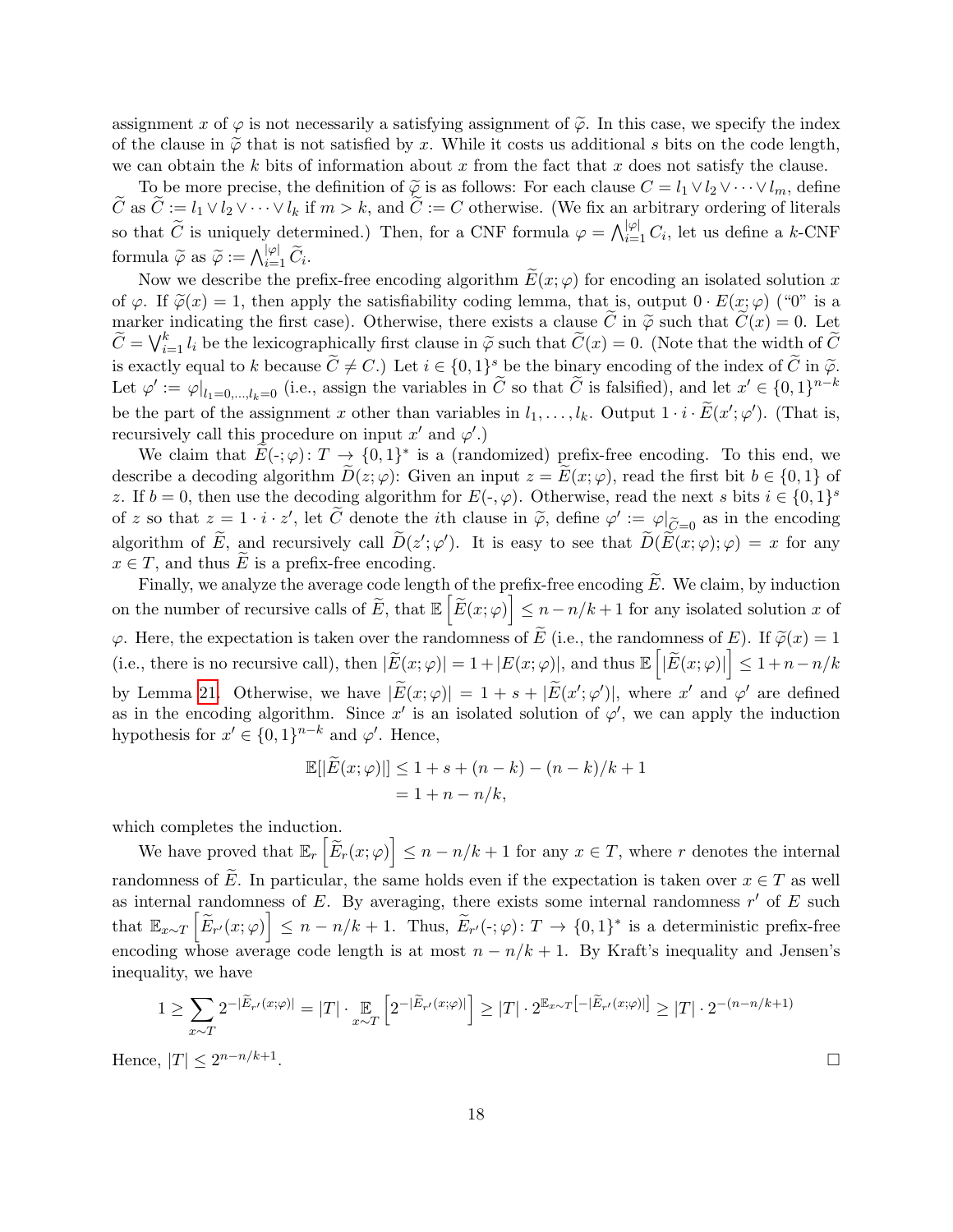**Corollary 23.** Let  $n \in \mathbb{N}$  and  $0 \leq \epsilon < \frac{1}{2}$ . Let s be the minimum size of a CNF formula  $\varphi$  that computes PARITY<sub>n</sub> all but an  $\epsilon$  fraction of inputs with one-sided error in the sense that  $\varphi^{-1}(1) \subseteq$ PARITY<sup>-1</sup>(1). Then, for  $k := \log \frac{2}{1-2\epsilon}$  and  $k' = \lfloor k \rfloor$ ,

$$
2^{\frac{n}{k+1}-3} \le s \le k' 2^{\lceil \frac{n}{k'} \rceil - 1}.
$$

*Proof.* We first prove the lower bound. Since  $\varphi^{-1}(1) \subseteq \text{PARTY}_n^{-1}(1)$ , any satisfying assignment of  $\varphi$ is an isolated solution. Thus, by Lemma [21,](#page-16-1)  $Pr_{x \sim \text{PARTY}_n^{-1}(1)}[\varphi(x) = 1] \leq 2^{n-n/(\lceil \log s \rceil + 2) + 1}/2^{n-1} \leq$  $2^{-n/(\log s+3)+2}$ . By the assumption,

$$
\epsilon \ge \Pr_{x \sim \{0,1\}^n} [\varphi(x) \ne \text{PARITY}_n(x)] = \frac{1}{2} \Pr_{x \sim \text{PARITY}_n^{-1}(1)} [\varphi(x) = 0] \ge \frac{1}{2} (1 - 2^{-n/(\log s + 3) + 2}),
$$

and thus  $s \geq 2^{\frac{n}{k+1}-3}$ .

For the upper bound, we divide an *n*-bit input into  $k'$  blocks the *i*th block of which contains  $n_i$  bits so that  $\sum_{i=1}^{k'} n_i = n$  and  $n_i \leq \lceil n/k' \rceil$ . For the *i*th block, we add  $2^{n_i-1}$  clauses that check whether the parity of the block is 0 if  $i \neq 1$  and 1 if  $i = 1$ . The constructed CNF formula  $\varphi$  is of size  $\sum_{i=1}^{k'} 2^{n_i-1} \leq k' 2^{\lceil \frac{n}{k'} \rceil-1}$  and does not accept any input whose parity is even. The number of the satisfying assignments of  $\varphi$  is exactly equal to  $2^{n-k'}$ , and hence  $Pr_x[\varphi(x) \neq PARTY_n(x)] =$ 1  $\frac{1}{2}(1-2^{-k})$  $\left( \frac{1}{1+1}\right) \leq \epsilon.$ 

Now we can determine the depth-3 formula size for computing  $\text{PARTY}_n$ .

**Theorem 24.** L<sub>3</sub>(PARITY<sub>n</sub>) =  $\widetilde{\Theta}(2^{2\sqrt{n}})$ . More precisely,  $2^{2\sqrt{n}-5} \leq L_3(PARITY_n) \leq O(2^{2\sqrt{n}}\sqrt{n})$ .

*Proof.* Let  $\varphi$  denote any CNF formula such that  $\varphi^{-1}(1) \subseteq \text{PARTY}_n^{-1}(1)$ . Let T denote the set of satisfying assignments of  $\varphi$ . Since T corresponds to the set of isolated solutions of  $\varphi$ , by Theorem [22,](#page-16-2) it follows that  $|T| \leq 2^{n-n/(\lceil \log |\varphi| \rceil + 2) + 1} \leq 2^{n-n/(\log |\varphi| + 3) + 1}$ . Therefore, for the uniform distribution  $\mu$  on PARITY<sub>n</sub><sup>-1</sup>(1), the one-sided correlation per size is

$$
\Pr_{x \sim \mu} [\varphi(x) = 1] / |\varphi| = |T| / (2^{n-1} \cdot |\varphi|)
$$
  

$$
\leq 2^{5-n/(\log |\varphi|+3) - (\log |\varphi|+3)} \leq 2^{5-2\sqrt{n}},
$$

where the last inequality follows from the arithmetic and geometric means. That is,  $D(PARTY_n) \leq$ where the last mequality follows from the arritmetic and geometric means. That is,  $D(1)$  AKIT $D_{\mu}(\text{PARTY}_n) \leq 2^{5-2\sqrt{n}}$  and thus  $2^{2\sqrt{n}-5} \leq (D(\text{PARTY}_n))^{-1} \leq L_3(\text{PARTY}_n)$  by Theorem [6.](#page-8-1)

A depth-3 formula for computing  $\text{PARTY}_n$  can be constructed as follows: Divide n variables into  $n/k$  blocks each of which contains k variables. For each string  $z \in \{0,1\}^{n/k}$  such that PARITY<sub>n/k</sub>(z) = 1, we construct a CNF formula  $\varphi_z$  that checks whether, for each  $i \in [n/k]$ , the parity of the *i*th block is  $z_i$ . Then it is easy to see that  $\text{PARTY}_n = \bigvee_z \varphi_z$ . Since  $|\varphi_z| \le n/k \cdot 2^{k-1}$ , we have  $L_3(PARITY_n) \le n/k \cdot 2^{k+n/k-1}$ . Choosing  $k := \sqrt{n}$ , we obtain  $L_3(PARITY_n) \le 2^{2\sqrt{n}-1}\sqrt{n}$ .  $\Box$ 

# <span id="page-18-0"></span>7 Concluding Remarks

In this paper, we proved that depth-3 circuit size and depth-3 formula size are quadratically dif-ferent. Rossman [\[Ros15\]](#page-21-11) separated the depth-d circuits from the depth-d formulas for a sufficiently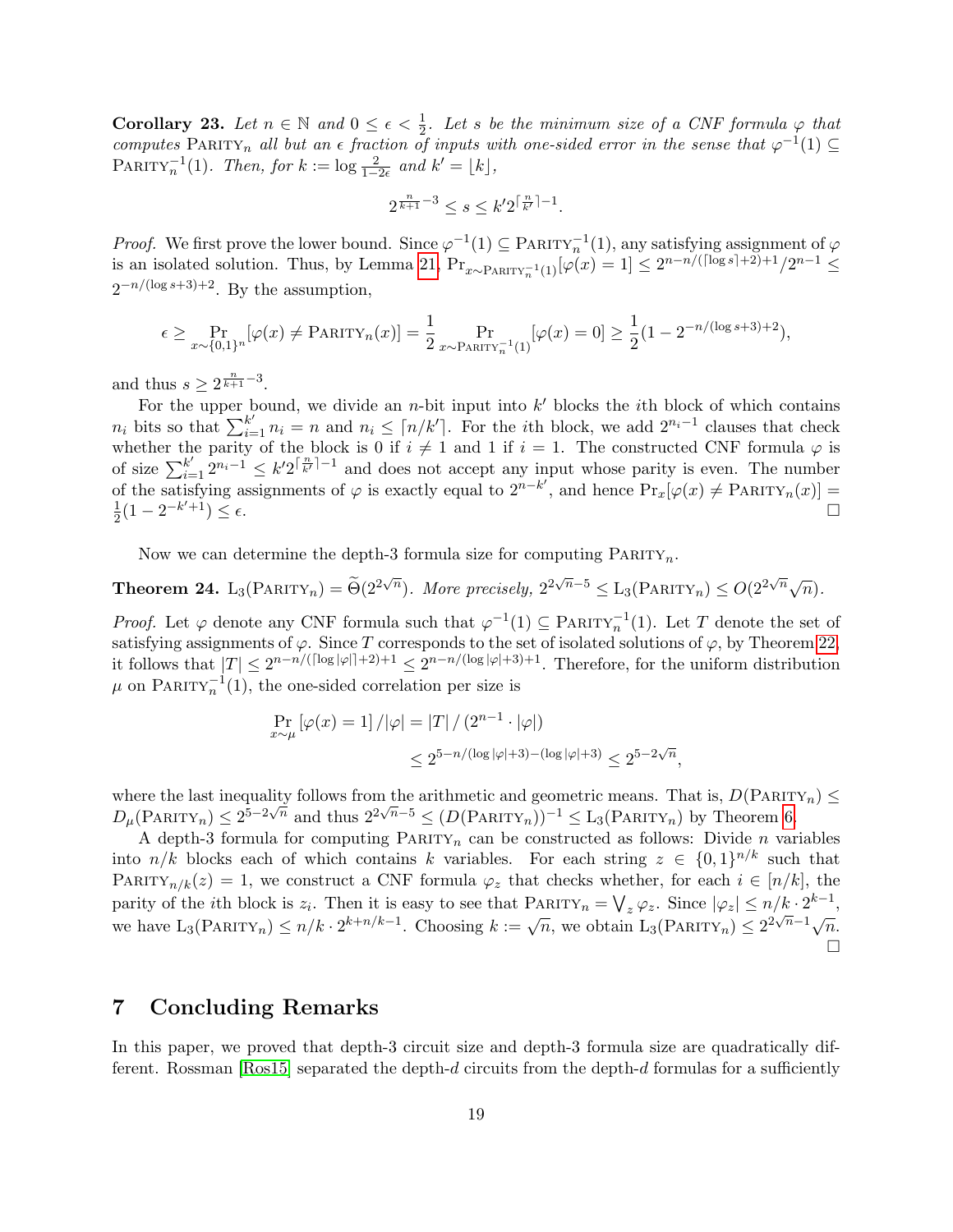large d (say,  $d \ge 108$ ). These results leave a mysterious regime  $3 < d \ll 108$  as an interesting open problem. Can one prove that depth-d circuits are more powerful than depth-d formulas for such a regime, and in particular, for  $d = 4$ ?

Can one prove a depth-3 formula lower bound of  $\text{PARITY}_n$  that is tight up to a constant factor? Can one extend our lower bound of approximating  $\text{PARTY}_n$  by CNF formulas with one-sided error to the case of two-sided error? What is the asymptotic behavior of  $T(n, n/2)$ ? The techniques from the literature of Turán's theorem might be helpful here.

Similarly, the techniques of O'Donnell and Wimmer [\[OW07\]](#page-21-0) who studied approximation of the majority function by DNF formulas (under the uniform distribution) might be helpful for studying  $T(n, n/2)$  and the depth-3 circuit size of majority. We believe that the explicit link established between depth-3 formula size and the complexity of approximation by depth-2 is useful to advance both of these lines of research further. Can one find another application of the duality?

## References

- <span id="page-19-8"></span>[AG87] Miklós Ajtai and Yuri Gurevich. Monotone versus positive. *J. ACM*,  $34(4):1004-1015$ , 1987.
- <span id="page-19-2"></span>[Ajt83] Miklós Ajtai.  $\Sigma^1_1$ -formulae on finite structures. Annals of pure and applied logic, 24(1):1– 48, 1983.
- <span id="page-19-1"></span>[BHST14] Eric Blais, Johan Håstad, Rocco A. Servedio, and Li-Yang Tan. On DNF approximators for monotone boolean functions. In Proceedings of the 41st International Colloquium on Automata, Languages, and Programming (ICALP), Part I, pages 235–246, 2014.
- <span id="page-19-5"></span>[BIS12] Paul Beame, Russell Impagliazzo, and Srikanth Srinivasan. Approximating AC<sup>0</sup> by small height decision trees and a deterministic algorithm for  $\#AC^0SAT$ . In *Proceedings* of the 27th Conference on Computational Complexity (CCC), pages 117–125, 2012.
- <span id="page-19-0"></span>[BT15] Eric Blais and Li-Yang Tan. Approximating boolean functions with depth-2 circuits. SIAM J. Comput., 44(6):1583–1600, 2015.
- <span id="page-19-6"></span>[Chv79] Vasek Chvatal. A greedy heuristic for the set-covering problem. Math. Oper. Res., 4(3):233–235, 1979.
- <span id="page-19-4"></span>[CIP06] Chris Calabro, Russell Impagliazzo, and Ramamohan Paturi. A duality between clause width and clause density for SAT. In *Proceedings of the 21st Annual IEEE Conference* on Computational Complexity (CCC), pages 252–260, 2006.
- <span id="page-19-3"></span>[COS15] Xi Chen, Igor Carboni Oliveira, and Rocco A. Servedio. Addition is exponentially harder than counting for shallow monotone circuits.  $CoRR$ , abs/1508.03061, 2015.
- <span id="page-19-7"></span>[CR11] Jonathan Cutler and A. J. Radcliffe. Extremal problems for independent set enumeration. Electr. J. Comb., 18(1), 2011.
- <span id="page-19-9"></span>[DH09] Evgeny Dantsin and Edward A. Hirsch. Worst-case upper bounds. In Armin Biere, Marijn Heule, Hans van Maaren, and Toby Walsh, editors, Handbook of Satisfiability, chapter 12, pages 359–380. IOS Press, 2009.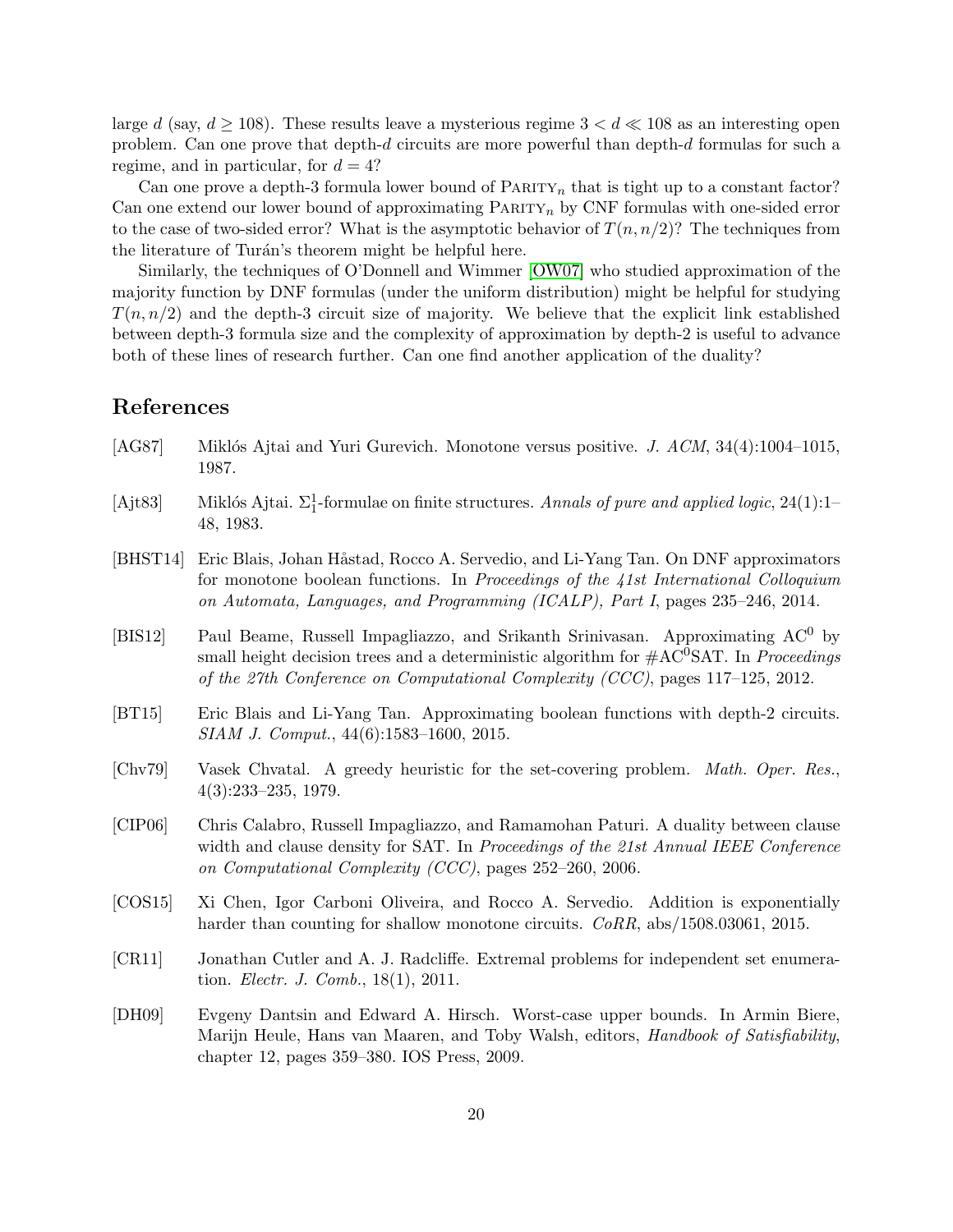- <span id="page-20-13"></span>[Erd62] Paul Erdős. On the number of complete subgraphs contained in certain graphs. Magyar Tud. Akad. Mat. Kutató Int. Közl, 7:459–464, 1962.
- <span id="page-20-11"></span>[Fil10] Yuval Filmus. Smolensky's lower bound. 2010.
- <span id="page-20-8"></span>[Fre95] Yoav Freund. Boosting a weak learning algorithm by majority. Inf. Comput., 121(2):256–285, 1995.
- <span id="page-20-0"></span>[FSS84] Merrick L. Furst, James B. Saxe, and Michael Sipser. Parity, circuits, and the polynomial-time hierarchy. Mathematical Systems Theory, 17(1):13–27, 1984.
- <span id="page-20-12"></span>[FSUV13] Bill Fefferman, Ronen Shaltiel, Christopher Umans, and Emanuele Viola. On beating the hybrid argument. Theory of Computing, 9:809–843, 2013.
- <span id="page-20-7"></span>[GHR92] Mikael Goldmann, Johan Håstad, and Alexander A. Razborov. Majority gates vs. general weighted threshold gates. Computational Complexity, 2:277–300, 1992.
- <span id="page-20-5"></span>[GT16] Oded Goldreich and Avishay Tal. Matrix rigidity of random toeplitz matrices. In Proceedings of the 48th Annual ACM Symposium on Theory of Computing (STOC), pages 91–104, 2016.
- <span id="page-20-4"></span>[GW13] Oded Goldreich and Avi Wigderson. On the size of depth-three boolean circuits for computing multilinear functions. Electronic Colloquium on Computational Complexity (ECCC), 20:43, 2013.
- <span id="page-20-14"></span>[Had76] N. G. Hadžiivanov. A generalization of Turáns theorem on graphs. CR Acad. Bulgare Sci, 29(11):1567–1570, 1976.
- <span id="page-20-15"></span>[Ham50] R. W. Hamming. Error detecting and error correcting codes. Bell System Technical Journal, 29(2):147–160, 1950.
- <span id="page-20-1"></span>[Hås89] Johan Håstad. Almost optimal lower bounds for small depth circuits. In S. Micali, editor, Randomness and Computation, volume 5 of Advances in computing research, pages 143–170. JAI Press, 1989.
- <span id="page-20-9"></span>[Hås14] Johan Håstad. On the correlation of parity and small-depth circuits. SIAM J. Comput., 43(5):1699–1708, 2014.
- <span id="page-20-2"></span>[HJP95] Johan Håstad, Stasys Jukna, and Pavel Pudlák. Top-down lower bounds for depth-three circuits. Computational Complexity, 5(2):99–112, 1995.
- <span id="page-20-6"></span>[HMP<sup>+93]</sup> András Hajnal, Wolfgang Maass, Pavel Pudlák, Mario Szegedy, and György Turán. Threshold circuits of bounded depth. J. Comput. Syst. Sci., 46(2):129–154, 1993.
- <span id="page-20-10"></span>[IMP12] Russell Impagliazzo, William Matthews, and Ramamohan Paturi. A satisfiability algorithm for  $AC^0$ . In Proceedings of the 23rd Annual ACM-SIAM Symposium on Discrete Algorithms (SODA), pages 961–972, 2012.
- <span id="page-20-3"></span>[IPZ01] Russell Impagliazzo, Ramamohan Paturi, and Francis Zane. Which problems have strongly exponential complexity? J. Comput. Syst. Sci., 63(4):512-530, 2001.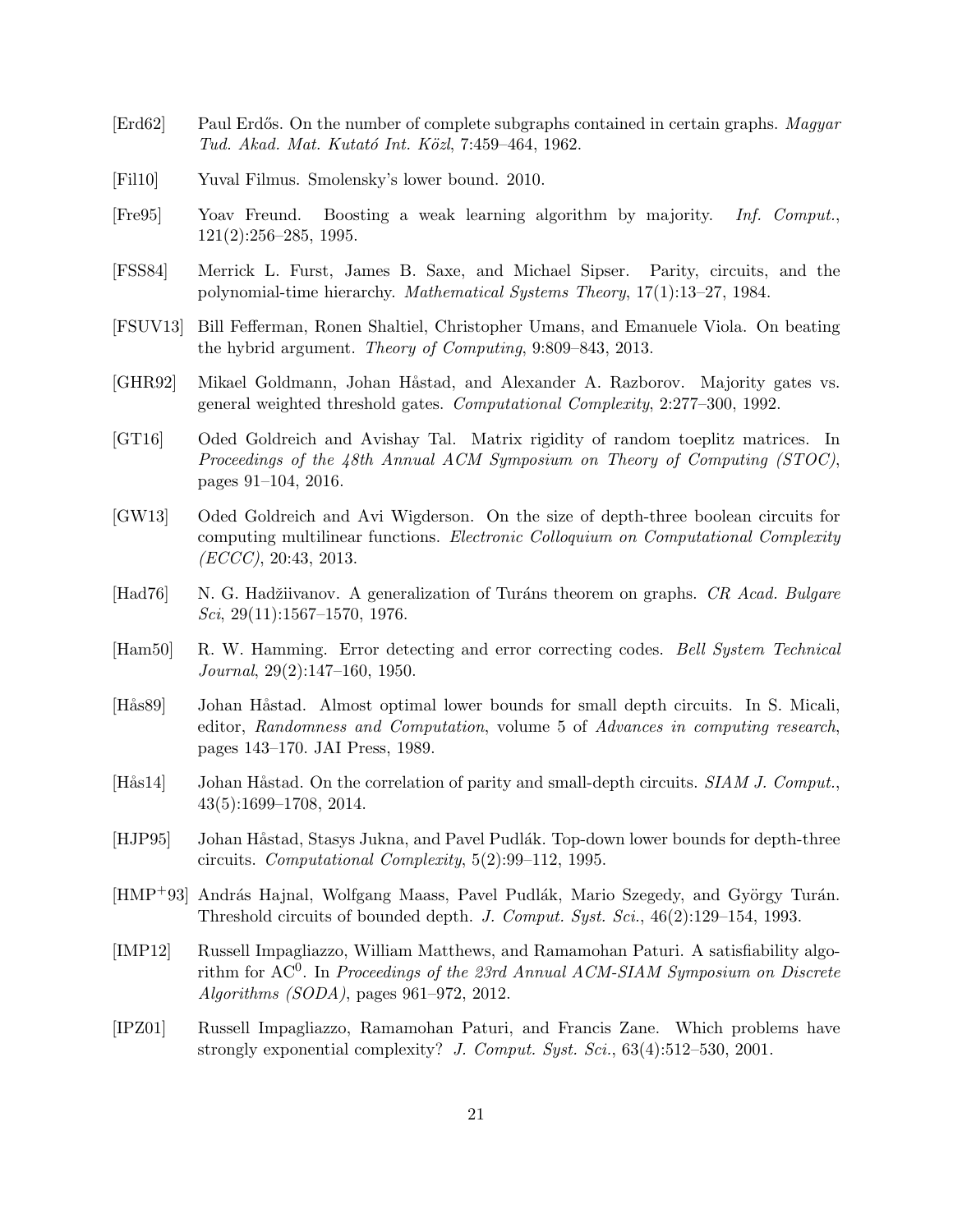- <span id="page-21-12"></span>[KPPY84] Maria M. Klawe, Wolfgang J. Paul, Nicholas Pippenger, and Mihalis Yannakakis. On monotone formulae with restricted depth. In Proceedings of the 16th Annual ACM Symposium on Theory of Computing (STOC), pages 480–487, 1984.
- <span id="page-21-9"></span>[KW90] Mauricio Karchmer and Avi Wigderson. Monotone circuits for connectivity require super-logarithmic depth. SIAM J. Discrete Math., 3(2):255–265, 1990.
- <span id="page-21-13"></span>[Lov75] László Lovász. On the ratio of optimal integral and fractional covers. Discrete mathematics, 13(4):383–390, 1975.
- <span id="page-21-3"></span>[Lup65] Oleg Lupanov. On the realization of functions of logical algebra by formulae of finite classes (formulae of limited depth) in the basis  $\wedge$ ,  $\vee$ ,  $\neg$ . *Probl. Cybernetics*, 6:1–14, 1965.
- <span id="page-21-0"></span>[OW07] Ryan O'Donnell and Karl Wimmer. Approximation by DNF: Examples and counterexamples. In Lars Arge, Christian Cachin, Tomasz Jurdzinski, and Andrzej Tarlecki, editors, ICALP, volume 4596 of Lecture Notes in Computer Science, pages 195–206. Springer, 2007.
- <span id="page-21-7"></span>[PPSZ05] Ramamohan Paturi, Pavel Pudl´ak, Michael E. Saks, and Francis Zane. An improved exponential-time algorithm for  $k$ -SAT. J.  $ACM$ ,  $52(3):337-364$ ,  $2005$ .
- <span id="page-21-5"></span>[PPZ99] Ramamohan Paturi, Pavel Pudl´ak, and Francis Zane. Satisfiability coding lemma. Chicago J. Theor. Comput. Sci., 1999, 1999.
- <span id="page-21-6"></span>[PSZ00] Ramamohan Paturi, Michael E. Saks, and Francis Zane. Exponential lower bounds for depth three boolean circuits. Computational Complexity, 9(1):1–15, 2000.
- <span id="page-21-1"></span>[Qui54] W. V. Quine. Two theorems about truth-functions. Journal of Symbolic Logic, 19(2):142–143, 1954.
- <span id="page-21-4"></span>[Raz87] Alexander Razborov. Lower bounds on the size of bounded depth circuits over a complete basis with logical addition. Mathematical notes of the Academy of Sciences of the USSR, 41(4):333–338, 1987.
- <span id="page-21-14"></span>[Rom76] Steven Roman. The maximum number of q-cliques in a graph with no  $p$ -clique. Discrete Mathematics, 14(4):365–371, 1976.
- <span id="page-21-10"></span>[Ros14] Benjamin Rossman. Formulas vs. circuits for small distance connectivity. In Proceedings of the 46th Symposium on Theory of Computing (STOC), pages 203–212, 2014.
- <span id="page-21-11"></span>[Ros15] Benjamin Rossman. The average sensitivity of bounded-depth formulas. In Proceedings of the IEEE 56th Annual Symposium on Foundations of Computer Science (FOCS), pages 424–430, 2015.
- <span id="page-21-8"></span>[RR97] Alexander A. Razborov and Steven Rudich. Natural proofs. J. Comput. Syst. Sci., 55(1):24–35, 1997.
- <span id="page-21-2"></span>[RS42] John Riordan and C E Shannon. The number of two-terminal series-parallel networks. Journal of Mathematics and Physics, 21(1-4):83–93, 1942.